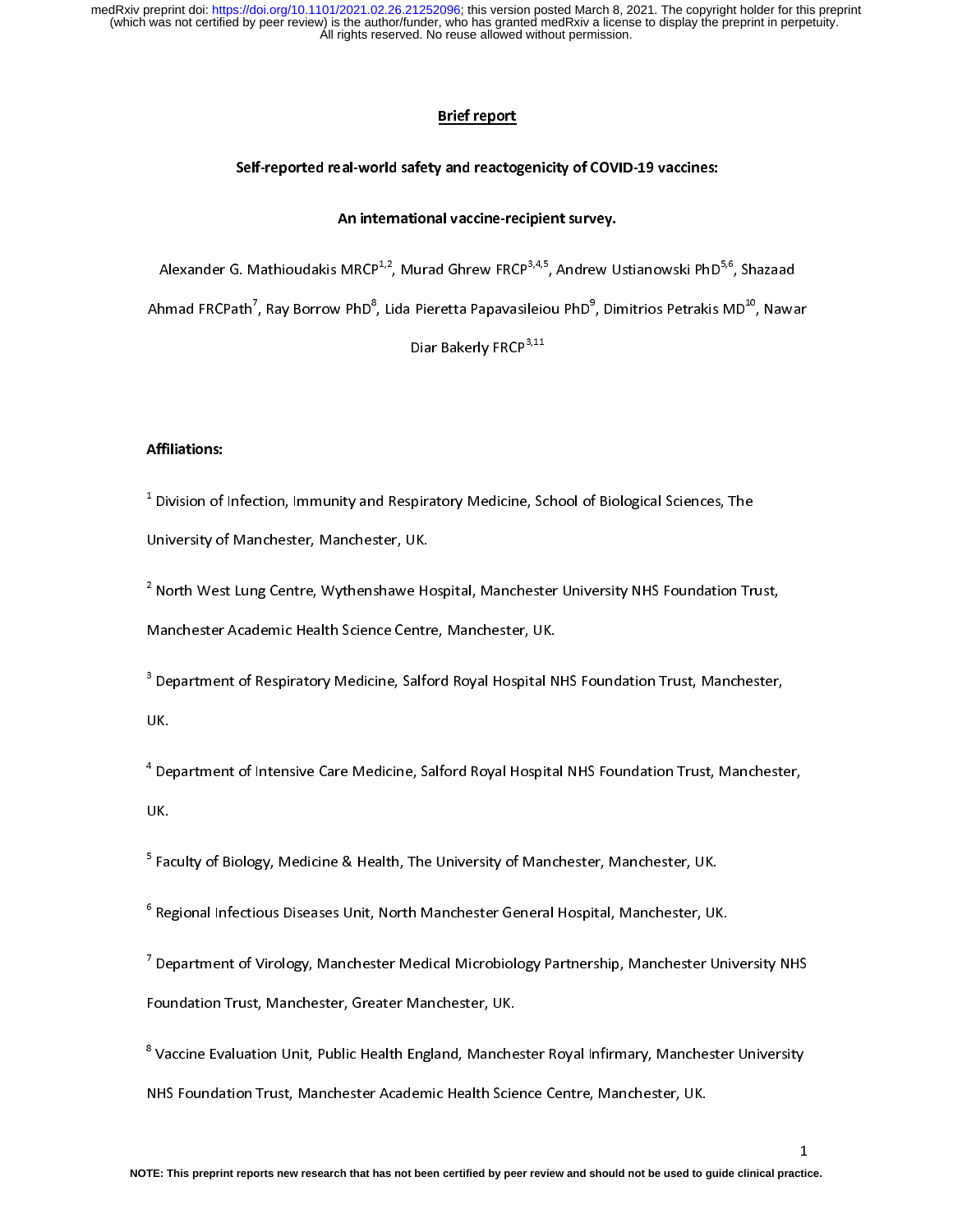<sup>9</sup> Department of Cardiology, Hygeia Hospital, Athens, Greece.

or Cardiology, Hygeia Hospital, Cardiology, Petrakis Allergy Care, Thessaloniki, Greece.<br><sup>1</sup> School of Healthcare Sciences, Manchester Metropolitan Ur <sup>10</sup> Petrakis Allergy Care, Thessaloniki, Greece.<br><sup>11</sup> School of Healthcare Sciences, Manchester<br><sup>11</sup> School of Healthcare Sciences, Manchester 11 School of Healthcare Sciences, Manchester Metropolitan University, Manchester, UK.<br>Zontact author:<br>Contact author:

# (<br>|<br>|

Contact author:<br>Prof. Nawar Diar Bakerly, Professor of Medicine and Chief Clinical Information Officer.<br>Manchester Metropolitan University & Salford Royal Hospital NHS Foundation Trust.

Manchester Metropolitan University & Salford Royal Hospital NHS Foundation Trust.<br>Address: Department of Respiratory Medicine, Salford Royal Hospital NHS Foundation Manchester Metropolitan University, as Encesary of the protein University Media<br>Address: Department of Respiratory Medicine, Salford Royal Hospital NHS Foundation<br>Lane, Salford, M6 8HD. Phone: +44 0161 206 3187

Address: Department of Respiratory Medicine, Salford Royal Hospital New York: Canadian Royal Journal<br>Lane, Salford, M6 8HD. Phone: +44 0161 206 3187<br>E-mail: Nawar.Bakerly@srft.nhs.uk

Lane, Salford, M6 8HD. Phone: +44 0161 206 4161.<br>E-mail: Nawar.Bakerly@srft.nhs.uk E-mail: Nawar.Bakerly@srft.nhs.uk

 $\begin{array}{c} \n\frac{1}{2} \quad \text{if} \quad \frac{1}{2} \quad \text{if} \quad \frac{1}{2} \quad \text{if} \quad \frac{1}{2} \quad \text{if} \quad \frac{1}{2} \quad \text{if} \quad \frac{1}{2} \quad \text{if} \quad \frac{1}{2} \quad \text{if} \quad \frac{1}{2} \quad \text{if} \quad \frac{1}{2} \quad \text{if} \quad \frac{1}{2} \quad \text{if} \quad \frac{1}{2} \quad \text{if} \quad \frac{1}{2} \quad \text{if} \quad \frac{1}{2} \quad \text{if} \quad \frac{$ Funding: None received for this study<br>Acknowledgements: AGM was supp<br>(NIHR Manchester BRC). We are thank<br>Oxford) for his advice regarding vacci Acknowledgements: AGM was supported by the NIHR Manchester Biomedical Research Centre<br>(NIHR Manchester BRC). We are thankful to Dr. Matthew Snape (Oxford Vaccine Group, University of<br>Oxford) for his advice regarding vaccin (NIHT)<br>(NIHR Manachester BRC). Oxford) for his advice regarding vaccine safety and reactogenicity tracking, and to the Coronavirus<br>(NIHR Manchester BRC). We are the Snape (Originals Medical Group, University of the Declara

Medical Group Greece for disseminating our survey among Greek health professionals.<br>Declarations of interests: All authors have completed the ICMJE uniform disclosure form. None of<br>the authors has any conflicts of interest Declarations of interests: All authors have completed the ICMJE uniform disclosure for disclosure for disclosure for disclosure for disclosure for disclosure for disclosure for disclosure for disclosure for disclosure in e the authors has any conflicts of interest in relation to this work. AGM reports grants from Boehringer<br>Ingelheim, outside the submitted work. RB reports contract research on behalf of Public Health<br>England for GlaxoSmithKl Ingelheim, outside the submitted work. RB reports contract research on behalf of Public Health<br>England for GlaxoSmithKline, Pfizer and Sanofi Pasteur, outside the submitted work. NDB reports<br>personal fees from TEVA Pharma, Ingelheim, cannot and submitted work. Reports contract research on a tender research England for GlaxoSmithKline, Pfizer and Sanofi Pasteur, outside the submitted work. NDB reports personal fees from TEVA Pharma, GSK, Astr England for Glazonal fees from TEVA Pharma, GSK, AstraZeneca, Boehringer Ingelheim, and Chiesi Pharma, outside the submitted work. Notify the submitted work. Notify reports the submitted work. Notify reports the submitted personal fees from TEVA Pharma, GSK, AstraZeneca, Boehringer Ingelheim, and Chiesis Pharma, and Chiesis Pharma, and Chiesis Pharma, AstraZeneca, Boehringer Ingelheim, and Chiesis Pharma, and Chiesis Pharma, AstraZeneca, Bo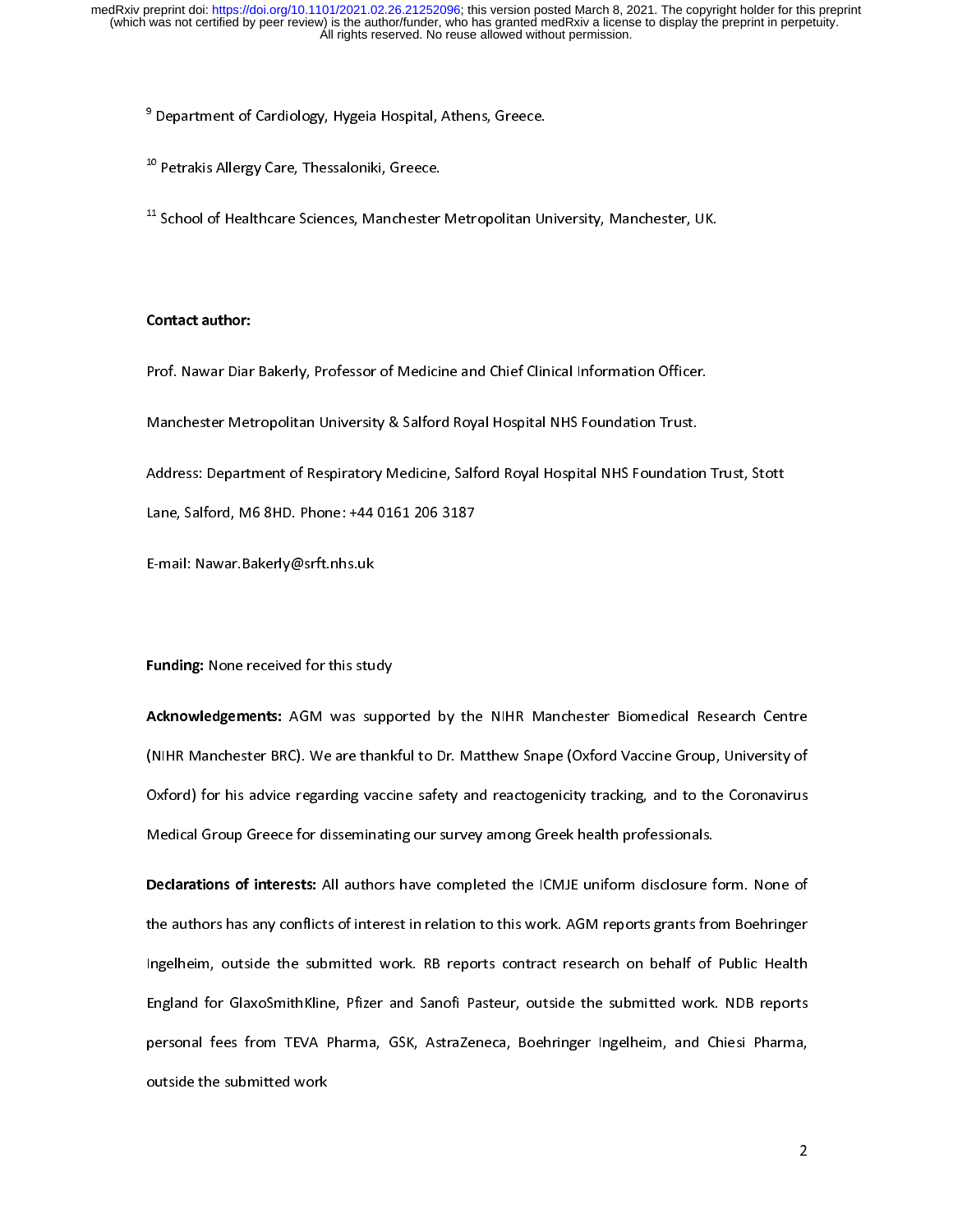$\overline{a}$ 

MG, AU, SA, LP, DP<br>
Authors contribution: Study conception: NDB and MG, Study design: AGM, MG, SA, RB, AU, NDB. Distribution of the survey: All authors. Data analysis: AGM, NDB. Manuscript drafting: AGM, NDB.<br>Critical revision: All authors. Approval of the final manuscript: All authors.<br>Wordcount: 1,853 Critical revision: All authors. Approval of the final manuscript: All authors.<br> **Wordcount:** 1,853 Critical revision: All authors. Approval of the final manuscript: All authors. Approval of the final manuscript: All authors. Approval of the final manuscript: All authors. Approval of the final manuscript: All authors. Ap

 $W$ ordcount: 1,053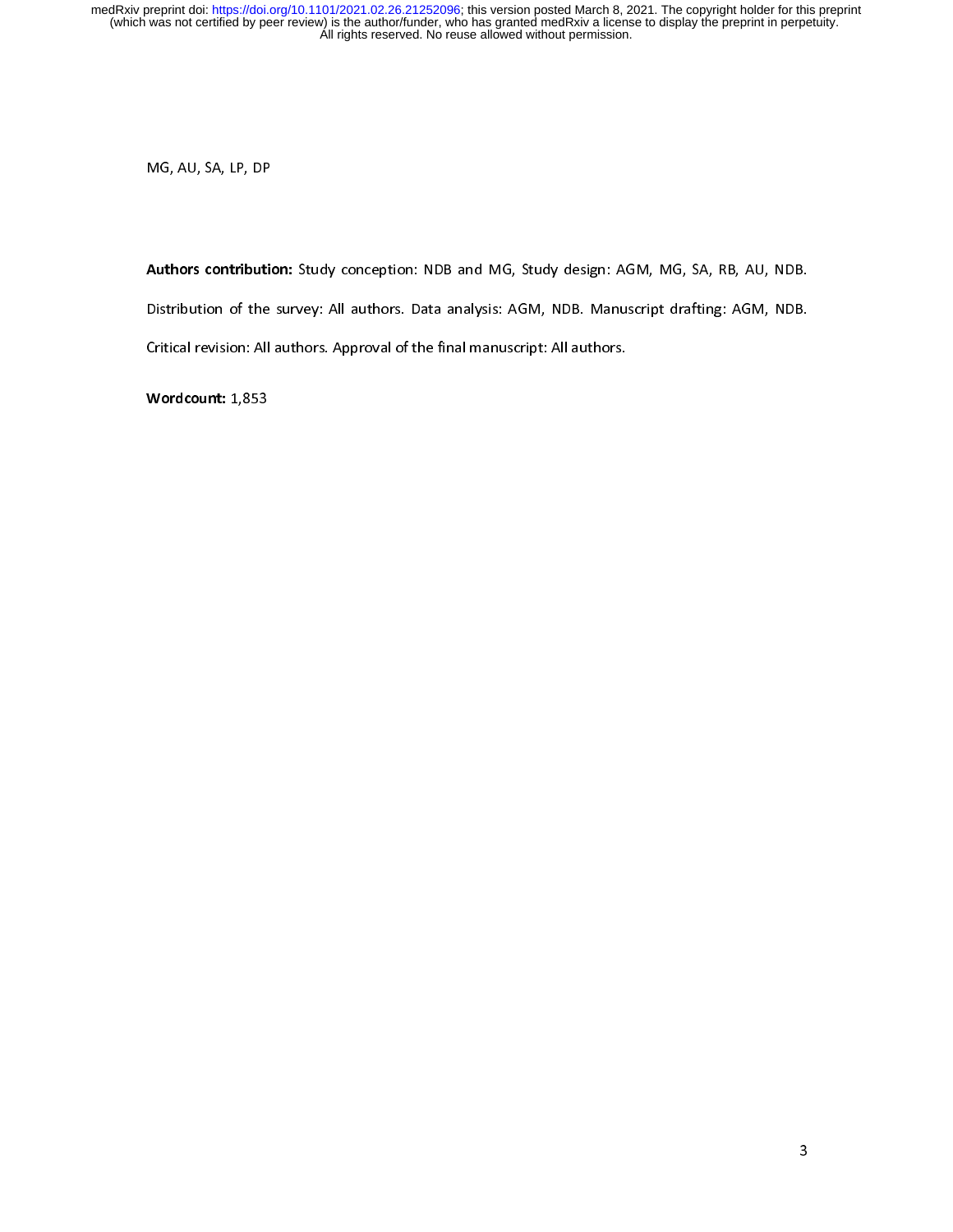### Abstract

Background: The safety of COVID-19 vacentes has been demonstrated in selected populations in<br>recent studies, but more data in specific groups is needed to inform vaccine choice and health policy.<br>**Objectives:** An internati Objectives: An international, online survey was conducted to compare the safety, tolerability and<br>reactogenicity of available COVID-19 vaccines in different recipient groups.

reactogenicity of available COVID-19 vaccines in different recipient groups.<br> **Methods:** This survey was launched in February 2021, for 11 days. Recipients of a first COVID-19<br>
vaccine dose  $\geq 7$  days prior to survey com **Methods:** This survey was launched in February 2021, for 11 days. Recipients of a first COVID-19 vaccine dose  $\geq$ 7 days prior to survey completion were eligible. The incidence and severity of vaccination side effects w Methods: This survey was launched in February 2021, for 11 days. Recipients of a first COVID-19<br>vaccine dose  $\geq$ 7 days prior to survey completion were eligible. The incidence and severity of<br>vaccination side effects were

vaccination side effects were assessed.<br>Results: Survey was completed by 2,002 respondents, of whom 26.6% had prior COVID-19 infection<br>(68.8% laboratory confirmed). Prior COVID-19 infection was associated with increased ri Results: Survey was completed by 2,00<br>(68.8% laboratory confirmed). Prior CO<br>side effect (risk ratio 1.08, 95% c Results: Survey was completed by 2,002 respondents, or whom 26.6% had prior COVID-19 infection<br>(68.8% laboratory confirmed). Prior COVID-19 infection was associated with increased risk of any<br>side effect (risk ratio 1.08, side effect (risk ratio 1.08, 95% confidence intervals  $[1.05-1.11]$ ), fever  $(2.24 [1.86-2.70])$ ,<br>breathlessness  $(2.05 [1.28-3.29])$ , flu-like illness  $(1.78 [1.51-2.10])$ , fatigue  $(1.34 [1.20-1.49])$  and local<br>reactions  $(1.1$ sheed from the effect (risk ratio 1.08, 95% confidence intervals [1.05-1.11]), fatigue (1.34 [1.20-1.49]) and local reactions (1.10 [1.06-1.15]). It was also associated with increased risk of severe side effects, leading beathions (1.10 [1.06-1.15]). It was also associated with increased risk of severe side effects, leading<br>to hospital care (1.56 [1.14-2.12]).<br>While mRNA vaccines were associated with a higher incidence of any side effect (

to hospital care (1.56 [1.14-2.12]).<br>While mRNA vaccines were associated with a higher incidence of any side effect (1.06 [1.01-1.11])<br>compared to viral vector-based vaccines, these were generally milder (p<0.001), mostly to hospital care (1.56 [1.14-2.12]).<br>While mRNA vaccines were associded<br>compared to viral vector-based<br>reactions. Importantly, mRNA vace compared to viral vector-based vaccines, these were generally milder (p<0.001), mostly local<br>reactions. Importantly, mRNA vaccine-recipients reported considerably lower incidence of systemic<br>reactions (RR<0.6) including an reactions. Importantly, mRNA vaccine-recipients reported considerably lower incidence of systemic<br>reactions (RR<0.6) including anaphylaxis, swelling, flu-like illness, breathlessness and fatigue, and of<br>side effects requir reactions (RR<0.6) including anaphylaxis, swelling, flu-like illness, breathlessness and fatigue, and of<br>side effects requiring hospital care (0.42 [0.31-0.58]).<br>Conclusion: For the first time, our study links prior COVID-

reactions (RRC) in the state of the state of the state effects requiring hospital care (0.42 [0.31-0.58]).<br> **Conclusion:** For the first time, our study links prior COVID-19 illness with increased incidence of vaccination s side effects, but more local reactions.<br>
Side effects, but more local reactions. vaccination side effects and demonstrates that mRNA vaccines cause milder, less frequent systemic<br>side effects, but more local reactions.  $\mathsf{side}$  effects, but more local reactions. side effects, but more local reactions.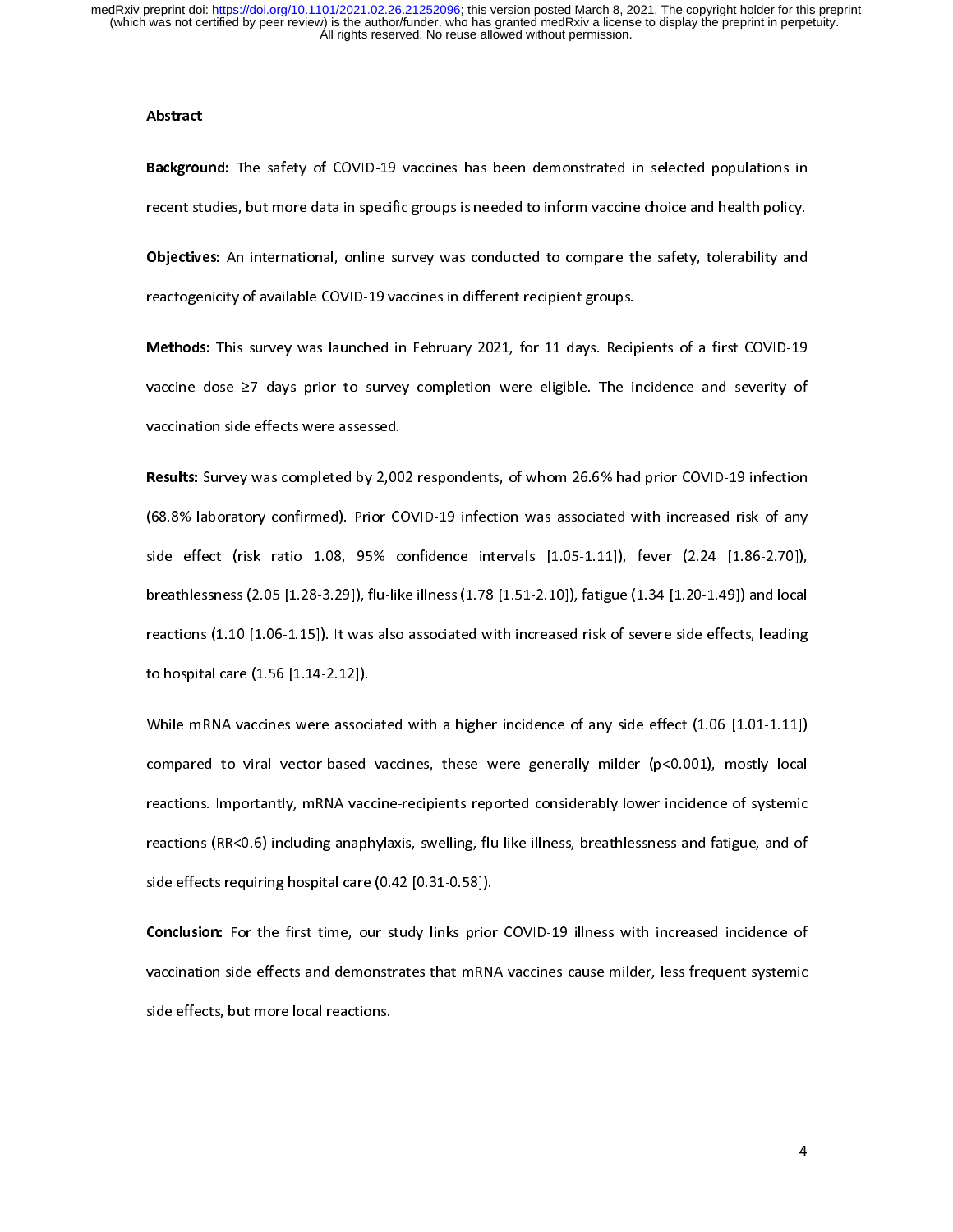# Key messages:

- $\ddot{\phantom{a}}$
- severity of side effects after receiving the COVID-19 vaccine.<br>In this first head-to-head comparison of the safety and reactogenicity of different types of<br>vaccines, it was demonstrated that mRNA vaccines cause milder, les severity of side effects after receiving the COVID-19 vaccine.<br>In this first head-to-head comparison of the safety and reactogenicity of different types of<br>vaccines, it was demonstrated that mRNA vaccines cause milder, les vaccines, it was demonstrated that mRNA vaccines cause milder, less frequent systemic side<br>effects, compared to viral vector vaccines, but more local reactions. vacance), it was demonstrated that manner vacance manner, less frequent systemic milder, it was defects, compared to viral vector vaccines, but more local reactions.

Tweetable Summary: A survey of >2000 COVID-19 vaccine-recipients links prior COVID-19 illness with increased incidence of vaccination side effects; mRNA vaccines cause milder, less frequent<br>systemic side effects, but more local reactions. when increases increases increases in contraction side effects, but more local reactions.<br>The cause of vaccines cause is for the cause of the cause of the cause of the cause of the cause of the cause of the cause of the ca

Keywords: Coronavirus disease 2019, COVID-19, COVID-19 vaccine, safety, adverse events Keywords: Coronavirus disease 2019, COVID-19, COVID-19 vaccine, safety, adverse events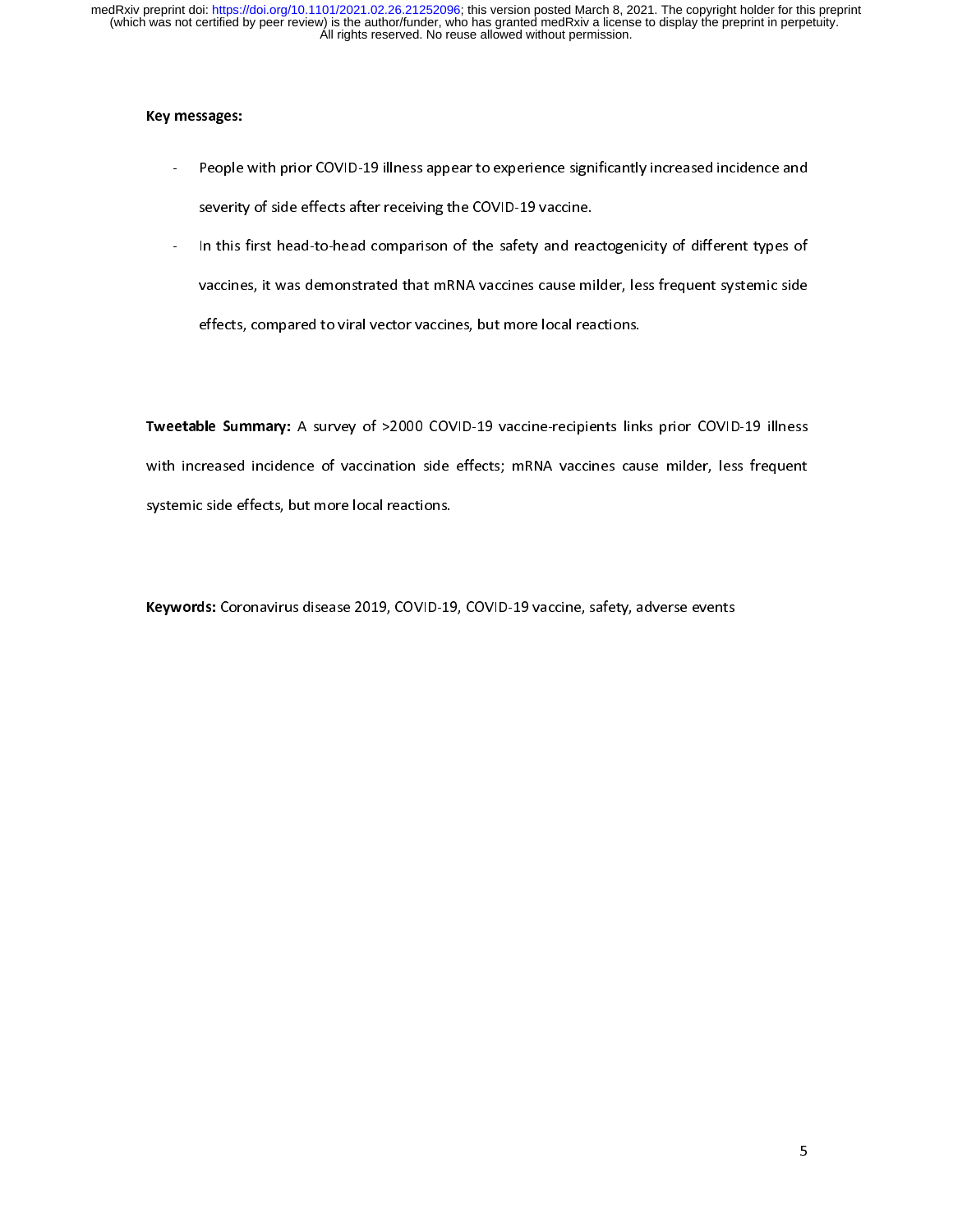introduction<br>Coronavirus I<br>morbidity am<br>systems, witl morbidity among people over the age of 45<sup>1,2</sup>, posing an unprecedented burden to healthcare<br>systems, with worldwide economic consequences and prolonged lockdowns<sup>3</sup>. Vaccines currently<br>being rolled out are anticipated to morbidity among people over the age of 45<sup>2,2</sup>, posing an unprecedented burden to healthcare<br>systems, with worldwide economic consequences and prolonged lockdowns<sup>3</sup>. Vaccines currently<br>being rolled out are anticipated to systems, with worldwide economic consequences and prolonged lockdowns<sup>3</sup>. Vaccines currently<br>being rolled out are anticipated to significantly modify these trends. While their effectiveness and<br>safety have been proven in r being rolled out are antispered to significantly modify these transformation and entertaintly and safety have been proven in recent studies<sup>4,5,6</sup>, data in specific groups remains lacking. Generally, people with a previous safety have been proven in recent studies<sup>3,50</sup>, data in specific groups remains lacking. Generally,<br>people with a previous history of COVID-19, in whom vaccination is currently advised<sup>7</sup>, were<br>excluded from the clinical people with a previous history of COVID-19, in whom vaccination is currently advised', were<br>excluded from the clinical trials<sup>4,5,6</sup>. Whilst it is accepted that prior infection with COVID-19 induces<br>natural immunity potent natural immunity potentially lasting for at least six months<sup>8</sup>, yet it is unknown if previous infection<br>4.6. whilst it is unknown if previous infection that prior in any be associated with more vaccination side effects. natural immunity potentially lasting for at least six months", yet it is unknown if previous infection<br>may be associated with more vaccination side effects. Moreover, the safety and reactogenicity of the<br>different types of may different types of vaccines (mRNA or viral vector-based) have not been compared head-to-head. This<br>anonymized international online survey was conducted to compare the safety profiles of available<br>COVID-19 vaccines and anonymized international online survey was conducted to compare the safety profiles of available COVID-19 vaccines and evaluate their side effects in different groups of vaccine recipients.

### Methods

This online survey, developed in plain English language and piloted by experts and lay people, This online survey of the respective survey, the captured basic epidemiological data, details on COVID-19 exposure, vaccination history, the incidence and severity (table e1) of the respective side effects. More specifical incidence and severity (table e1) of the respective side effects. More specifically, we have enquired<br>about the following symptoms: Localized reactions (pain, swelling, tenderness, redness, itching or<br>other), fever, skin r about the following symptoms: Localized reactions (pain, swelling, tenderness, redness, itching or<br>other), fever, skin rash, shortness of breath, tingling in the mouth, face, body / extremities, swelling<br>in the face or mou about the following symptoms: Localized reactions (pain), such alleg, remements, remines, remines of<br>other), fever, skin rash, shortness of breath, tingling in the mouth, face, body / extremities, swelling<br>in the face or m onter, sever, since there, shortness of an extremity in given, the mount, time mount, such as in the face or mouth, generalized swelling, anaphylaxis (severe allergic reaction with face swelling and breathlessness), tiredn in the face or mouth, generalized straining, anaphyland (severe analyse reaction that the esterning)<br>and breathlessness), tiredness or fatigue, flu-like illness, or any other side effects. It was launched via<br>Google Forms Google Forms on  $3^{rd}$  February 2021, for 11 days, and was shared within the investigators'<br>institutions, through professional contacts and social media. The only inclusion criterion was the<br>receipt of the first dose of a Google Forms on 3<sup>rd</sup> February 2021, for 11 days, and was shared within the investigators'<br>institutions, through professional contacts and social media. The only inclusion criterion was the<br>receipt of the first dose of any institutions, the first dose of any COVID-19 vaccine at least 7 days prior to survey completion.<br>
Fig. 3. The only include the only include the only include the only include the only include the only include the only inclu receipt of the first dose of any COVID-19 vaccine at least 7 days prior to survey completion.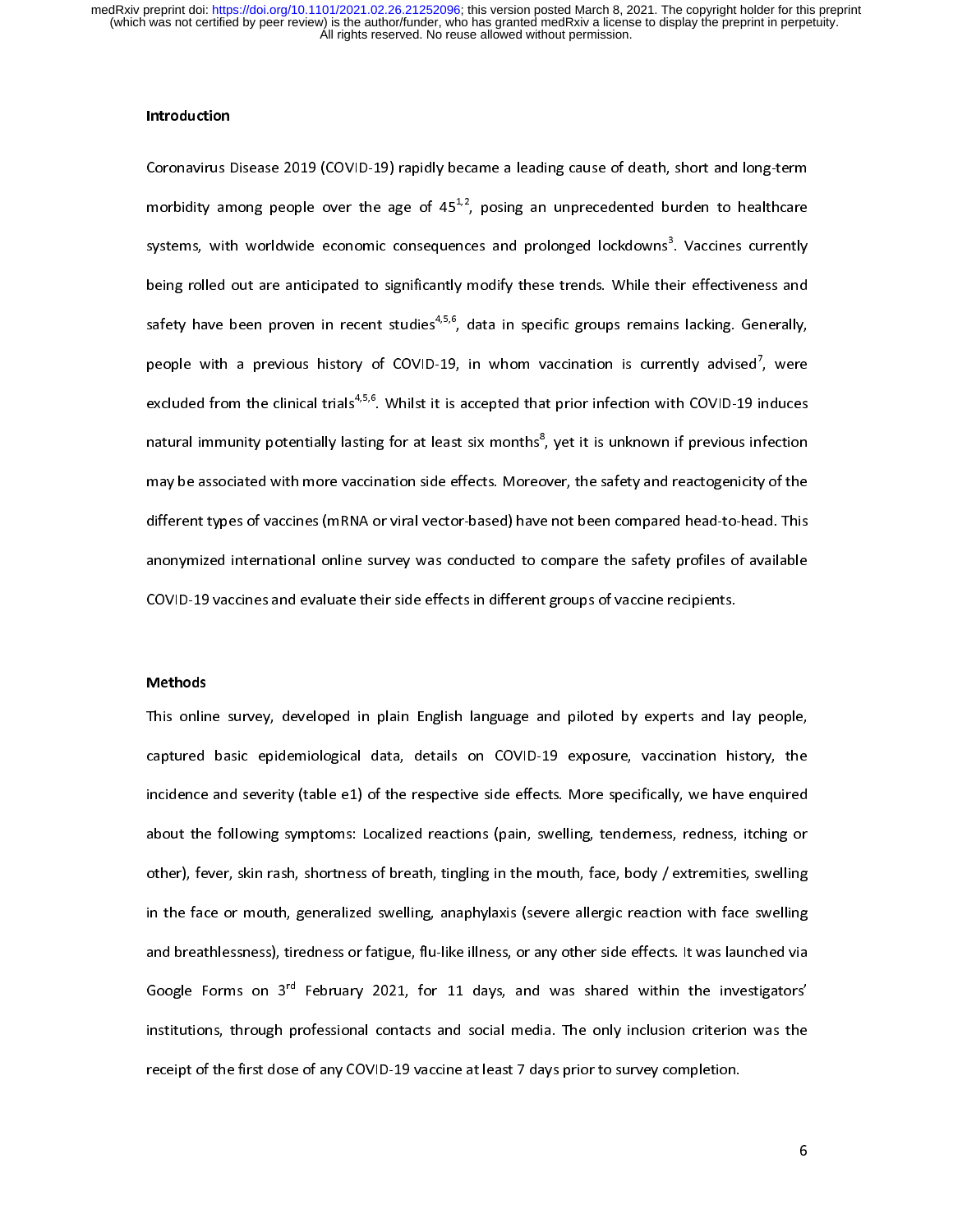effects among (i) people with versus without previously reported COVID-19 infection and (ii) those<br>who received different vaccine types. Moreover, we explored differences in self-reported side<br>effects between the first and effects between the first and second vaccine dose, among different ethnicities and among those with<br>different preconceptions towards the vaccine. Finally, we explored the impact of the interval effects between the first and second vaccine dose, among different ethnicities and among those with<br>different preconceptions towards the vaccine. Finally, we explored the impact of the interval<br>between COVID-19 exposure an different preconceptions towards the vaccine. Finally, we explored the impact of the interval<br>between COVID-19 exposure and vaccination and the incidence of side effects.<br>For our main analysis, a positive COVID-19 history

different COVID-19 exposure and vaccination and the incidence of side effects.<br>For our main analysis, a positive COVID-19 history was considered in cases of (a) a self-reported<br>history of symptoms consistent with COVID-19 For our main analysis, a positive COVID-19 history was considered in cases<br>history of symptoms consistent with COVID-19 disease, provided that COVID-1!<br>a negative PCR test, (b) a positive COVID-19 PCR test, or (c) a positi For our main analysis, a positive COVID-19 disease, provided that COVID-19 was not excluded by<br>a negative PCR test, (b) a positive COVID-19 PCR test, or (c) a positive COVID-19 antigen test. In a<br>sensitivity analysis, COVI a negative PCR test, (b) a positive COVID-19 PCR test, or (c) a positive COVID-19 antigen test. In a sensitivity analysis, COVID-19 infection was only considered valid if it was confirmed by PCR or<br>antigen testing, while patients with uncertain exposure (clinical history not confirmed by laboratory<br>testing) were excluded. antigen testing, while patients with uncertain exposure (clinical history not confirmed by laboratory<br>testing) were excluded.<br>Between-group differences were assessed using chi-squared and Mann-Whitney U tests for

antigen testing) were excluded.<br>Between-group differences were assessed using chi-squared and Mann-Whitney U tests for<br>dichotomous and continuous variables, respectively, after Shapiro-Wilk test excluded normal er,<br>Between-group differe<br>dichotomous and cont<br>distribution of the latter dichotomous and continuous variables, respectively, after Shapiro-Wilk test excluded normal<br>distribution of the latter. Between group differences in the incidence of side effects are presented as<br>risk ratios (RR) with the distribution of the latter. Between group differences in the incidence of side effects are presented as<br>risk ratios (RR) with the respective 95% confidence intervals (CI). Predictors of the incidence and<br>severity of side e risk ratios (RR) with the respective 95% confidence intervals (CI). Predictors of the incidence and<br>severity of side effects were evaluated in univariate, followed by multivariate binomial logistic<br>regression and cumulativ rational confidence intervention (RP). The intervals of the intervals and<br>severity of side effects were evaluated in univariate, followed by multivariate binomial logistic<br>regression and cumulative link models for ordinal regression and cumulative link models for ordinal data, respectively. Age, gender, ethnicity, vaccine type, prophylactic analgesia or other medication use prior to vaccination, vaccine preconceptions,<br>and prior COVID-19 exposure were evaluated as potential confounding factors. Unless otherwise<br>specified, the analyses were and prior COVID-19 exposure were evaluated as potential confounding factors. Unless otherwise<br>specified, the analyses were based on side effect profiles from the first dose of the vaccine.<br>Ethics approval was not necessary and prior COVID-19 exposure were transferred as potential conformaling factors. Since the conformal specified, the analyses were based on side effect profiles from the first dose of the vaccine.<br>Ethics approval was not nec

Ethics approval was not necessary for this anonymized survey.<br>Ethics approval was not necessary for this anonymized survey. Ethics approval was not necessary for this analysis approximately survey.<br>Results

Results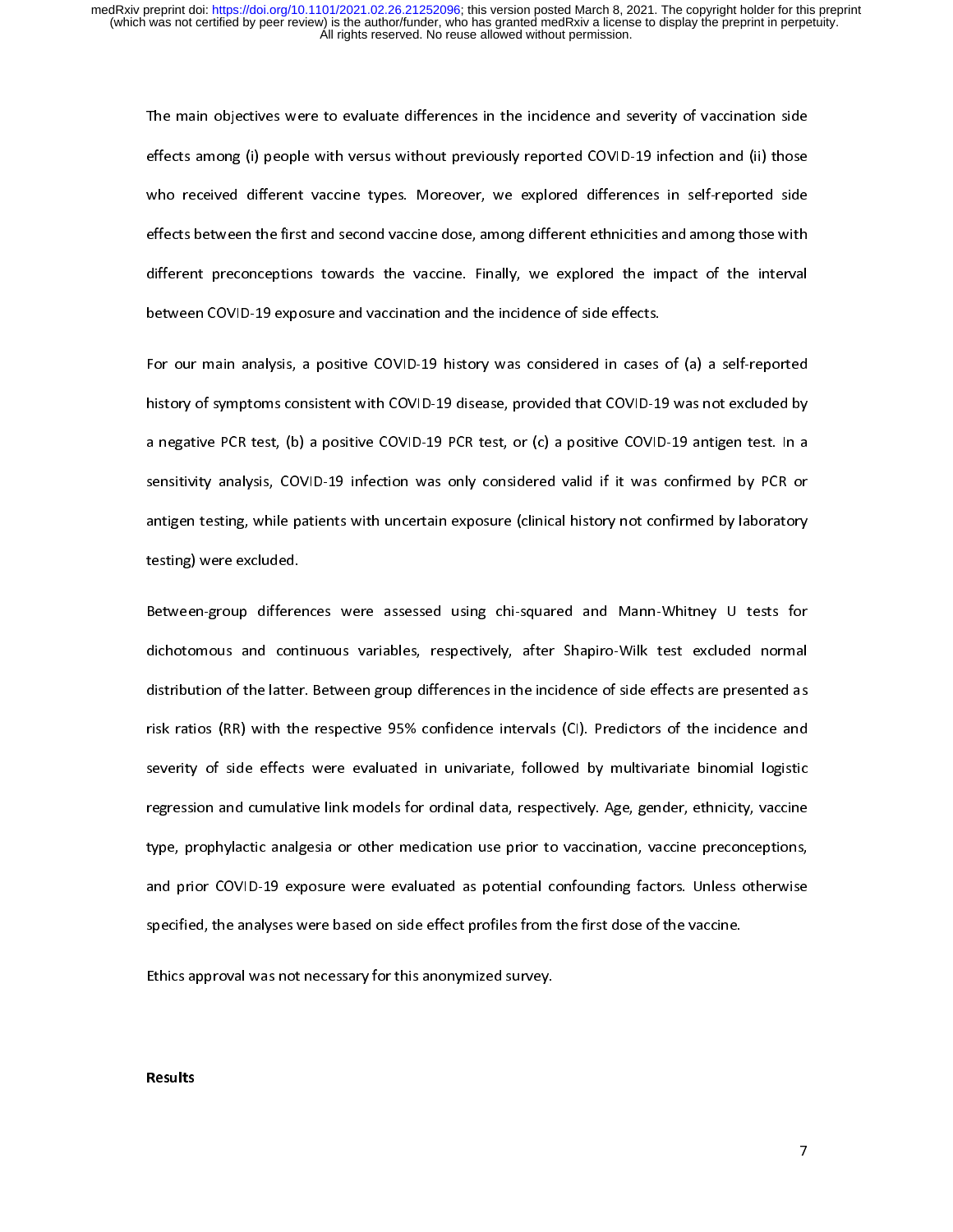Within 11 days, this international online survey was completed by 2,002 participants (table e2, figure e1), mostly health professionals of a working age (median: 45, IQR: 35-50 years). 532 (26.6%) had history of previous C history of previous COVID-19 infection, of whom 366 (68.8%) were confirmed by PCR (n=273) and/or<br>antigen testing (n=162). COVID-19 infection preceded the first vaccination dose by a median of 87<br>[IQR: 47-223] days. The maj htigen testing (n=162). COVID-19 infection preceded the first vaccination dose by a median of 87<br>[IQR: 47-223] days. The majority of respondents were Caucasians (88.3%), mostly from the UK<br>(78.6%) and Greece (16.6%). As an [IQR: 47-223] days. The majority of respondents were Caucasians (88.3%), mostly from the UK<br>(78.6%) and Greece (16.6%). As anticipated, prior history of COVID-19 infection was more prevalent<br>among frontline workers, healt (78.6%) and Greece (16.6%). As anticipated, prior history of COVID-19 infection was more prevalent<br>among frontline workers, health professionals and people from the UK, where a very high incidence<br>of COVID-19 was documente (18.6%)<br>among frontline workers, health professionals and people from the UK, where a very high incidence<br>of COVID-19 was documented<sup>9</sup>. Moreover, recipients of a viral vector-based vaccine (mainly the<br>AstraZeneca vaccine) among frontline workers, health professional vector-based vaccine (mainly the<br>AstraZeneca vaccine) were relatively older (figure e2, p<0.001) and were mostly based in the UK<br>(89.7%, compared to 76.4% of those that received of COVID-19 was documented". Moreover, recipients of a viral vector-based vaccine (mainly the<br>AstraZeneca vaccine) were relatively older (figure e2, p<0.001) and were mostly based in the UK<br>(89.7%, compared to 76.4% of tho (89.7%, compared to 76.4% of those that received viral mRNA vaccines, p<0.001). Finally, doctors<br>Were more likely to have received mRNA based vaccine compared to the other groups (p<0.001).<br>Prior COVID-19 infection was as

(1988), compared to 18.4% of the 18.4% of the 18.4% of the 18.4% of the other groups (p<0.001).<br>Were more likely to have received mRNA based vaccine compared to the other groups (p<0.001).<br>Prior COVID-19 infection was asso Prior COVID-19 infection was associated with a 8% increase in the risk of having any side effects a<br>the first vaccine dose (RR 1.08, 95% CI [1.05-1.11], table 1, figure 1). We also observed significa<br>increased risk of self the first vaccine dose (RR 1.08, 95% CI [1.05-1.11], table 1, figure 1). We also observed significantly<br>increased risk of self-reported fever (2.24 [1.86-2.70]), breathlessness (2.05 [1.28-3.29]), flu-like<br>illness (1.78 [1 increased risk of self-reported fever (2.24 [1.86-2.70]), breathlessness (2.05 [1.28-3.29]), flu-like<br>illness (1.78 [1.51-2.10]), fatigue (1.34 [1.2-1.49]), local reactions (1.10 [1.06-1.15]) and "other" side<br>effects (1.46 illness (1.78 [1.51-2.10]), fatigue (1.34 [1.2-1.49]), local reactions (1.10 [1.06-1.15]) and "other" side<br>effects (1.46 [1.16-1.82]). Among those experiencing side effects, prior COVID-19 infection was<br>associated with inc effects (1.46 [1.16-1.82]). Among those experiencing side effects, prior COVID-19 infection was<br>associated with increased severity of any side effect, local side effects, or fatigue (p<0.001). More<br>importantly, prior COVID associated with increased severity of any side effect, local side effects, or fatigue (p<0.001). More<br>importantly, prior COVID-19 infection was associated with the risk of experiencing a severe side<br>effect, requiring hospi importantly, prior COVID-19 infection was associated with the risk of experiencing a severe side<br>effect, requiring hospital care (1.56 [1.14-2.12]). These observations remained significant in<br>multivariate analyses and our importantly, prior in the effect, requiring hospital care (1.56 [1.14-2.12]). These observations remained significant in<br>interval in multivariate analyses and our sensitivity analysis (table e3). A similar increase in the effects following the second dose in those with prior COVID-19 infection was also noted (1.08 [1.05-1.11]), although the lack of significant associations with specific side effects may result from the multivariate analyses and sensitivity, analysis (table e3). A similar increase in the risk of any reseted effects following the second dose in those with prior COVID-19 infection was also noted (1.08 [1.05-1.11]), although 1.11]), although the lack of significant associations with specific side effects may result from the<br>limited sample included in this analysis.

1.121<sub>1</sub>), although the lathout of significant associations with specific side of side in this analysis.<br>Imited sample included in this analysis.<br>Furthermore, significant differences were observed between the side effect p Initial sample included in this analysis.<br>Furthermore, significant differences we<br>viral vector vaccines (predominantly Pfi viral vector vaccines (predominantly Pfizer versus AstraZeneca, table 2, figure 2). Overall, recipients<br>8 viral vector vaccines (predominantly Pfizer versus AstraZeneca, table 2, figure 2). Overall, recipients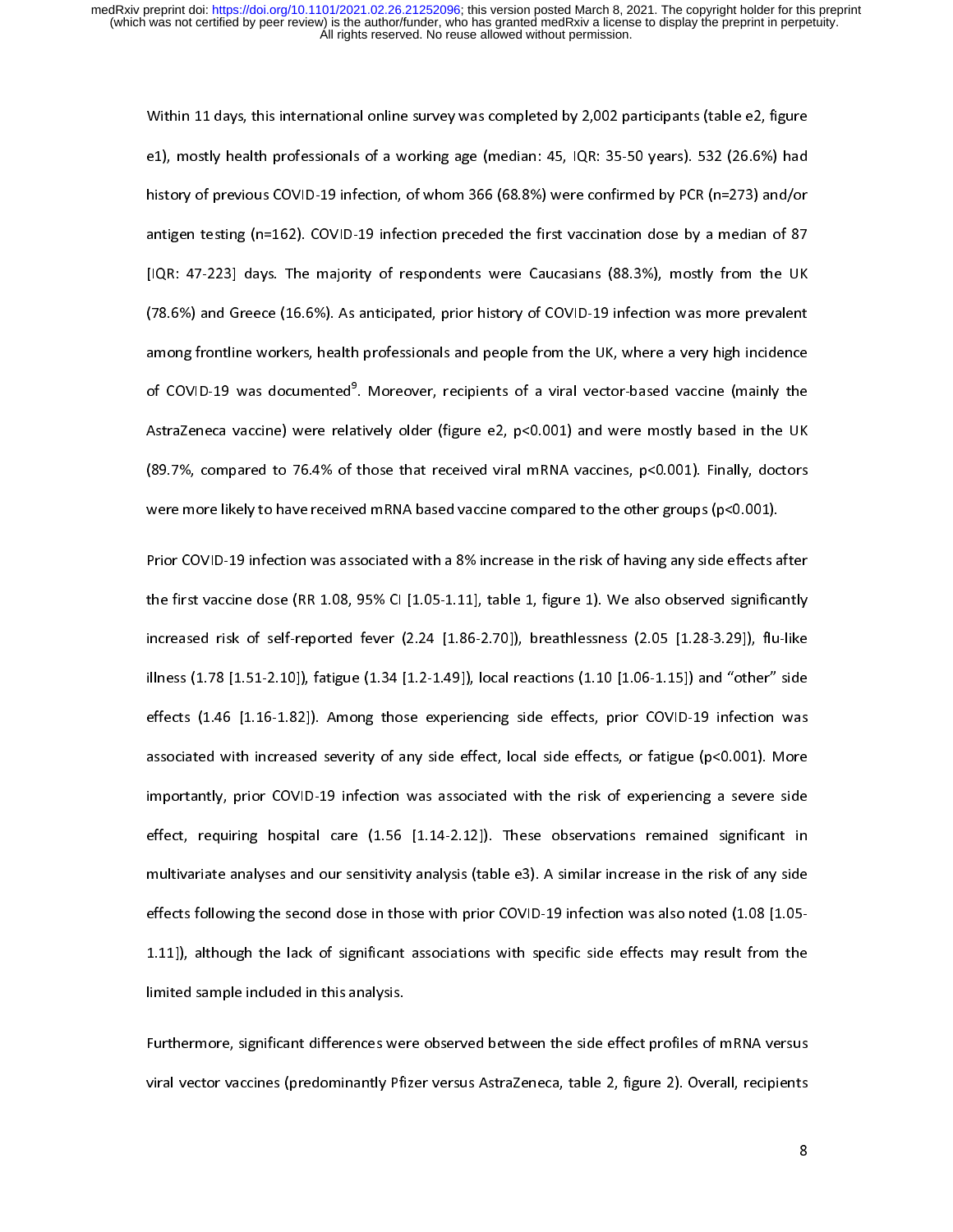of mRNA vaccines reported a higher incidence of any self-reported side effects (1.06 [1.01-1.11]),<br>which however were of significantly milder severity, compared to those who received viral vector<br>vaccines. While mRNA vacci vaccines. While mRNA vaccines were associated with an increased incidence of reported local<br>reactions (1.29 [1.19-1.40]), they were associated with considerably lower incidence of self-reported<br>systemic side effects inclu reactions (1.29 [1.19-1.40]), they were associated with considerably lower incidence of self-reported<br>systemic side effects including anaphylaxis (0.19 [0.04-0.62]), fever (0.28 [0.24-0.34]), swelling in the<br>face or mouth reactions (1.29 [1.120 1.14]), they are according that considerably lower materials of self-reported<br>systemic side effects including anaphylaxis (0.19 [0.04-0.62]), fever (0.28 [0.24-0.34]), swelling in the<br>face or mouth face or mouth (0.29 [0.10-0.80]) or generalized swelling (0.29 [0.15-0.56]), flu-like illness (0.34 [0.29-0.40]), breathlessness (0.43 [0.26-0.70]), fatigue (0.56 [0.51-0.62]) or other side effects (0.67 [0.52-0.86]). These observations were corroborated by multivariate analyses. Most importantly, mRNA vaccines were associated 0.86]). These observations were corroborated by multivariate analyses. Most importantly, mRNA<br>vaccines were associated with a significantly lower incidence of severe side effects (requiring<br>hospital care, RR 0.42 [0.31-0.5 0.863). These cases of the corresponses by multiparties analyses measure importantly, multivariated victors were associated with a significantly lower incidence of severe side effects (requiring hospital care, RR 0.42 [0.3

vaccines y consider a significant care, RR 0.42 [0.31-0.58]).<br>In general, the second dose of the vaccine was associated with higher incidence of side effects (table<br>3). More specifically, respondents reported experiencing hospital care, America (1922–1924).<br>
In general, the second dose of the<br>
3). More specifically, respondents<br>
[1.01-1.07]), skin rash (2.25 [1.4-3.6] In general, More specifically, respondents reported experiencing more frequently any side effects (1.04<br>In general, the vaccine was associated the vaccine of 1.01-1.07]), skin rash (2.25 [1.4-3.62]), fever (1.72 [1.46-2.02 3). (1.01-1.07]), skin rash (2.25 [1.4-3.62]), fever (1.72 [1.46-2.02]), flu-like illness (1.67 [1.45-1.91]), and fatigue (1.40 [1.28-1.53]). In addition, multivariate regression demonstrated that participants who had sid fatigue (1.40 [1.28-1.53]). In addition, multivariate regression demonstrated that participants who<br>had side effects after the first vaccine dose, were at significantly higher risk of having the same side<br>effects after the fatigue (1.40 [1.128-1.13]). In addition, multivariate regression demonstration that participants who<br>had side effects after the first vaccine dose, were at significantly higher risk of having the same side<br>effects after t effects after the second dose. Among those experiencing side effects, the severity did not<br>significantly differ between the two doses. However, the likelihood of having a severe side effect,<br>requiring hospital care was sig effects after the second of the second of having a severe side effect,<br>Franching hospital care was significantly decreased (0.58 [0.38-0.88]).<br>Stratification by ethnicity revealed that white participants reported lower inc

significantly decreased (0.58 [0.38-0.88]).<br>Stratification by ethnicity revealed that white participants reported lower incidence of fever (0.62<br>[0.48-0.79]) and flu-like illness (0.78 [0.62-0.97]), compared to the remaini requiring by the care was signification by ethnicity revealed that white participants reported<br>[0.48-0.79]) and flu-like illness (0.78 [0.62-0.97]), compared to the re<br>Finally, those reporting pre-vaccination concern about [0.48-0.79]) and flu-like illness (0.78 [0.62-0.97]), compared to the remaining participants (table e4).<br>Finally, those reporting pre-vaccination concern about the safety of the vaccine, reported more often<br>tingling (2.23 Finally, those reporting pre-vaccination concern about the safety of the vaccine, reported more often<br>tingling (2.23 [1.45-3.42]), breathlessness (1.73 [1.00-2.98]), and fatigue (1.17 [1.03-1.34], table e5).<br>Multivariate a

tingling (2.23 [1.45-3.42]), breathlessness (1.73 [1.00-2.98]), and fatigue (1.17 [1.03-1.34], table e5).<br>Multivariate analyses also revealed a strong, negative association between age and the self-reporting<br>of any side ef the state of the state of the self-reporting Multivariate analyses also revealed a strong, negative association between age and the self-reporting<br>of any side effect, local reactions, fever, flu-like illness, rash, tinglin of any side effect, local reactions, fever, flu-like illness, rash, tingling, generalized swelling and fatigue<br>(p<0.01). Finally, a history of allergy was associated with an increased incidence of self-reported<br>a  $(p<0.01)$ . Finally, a history of allergy was associated with an increased incidence of self-reported 9 (particle). Finally, a history of alleged increased increased increased increased increased increased increased in<br>Eq. (b) and increased in contract of self-reported increased in contract of self-reported increased in the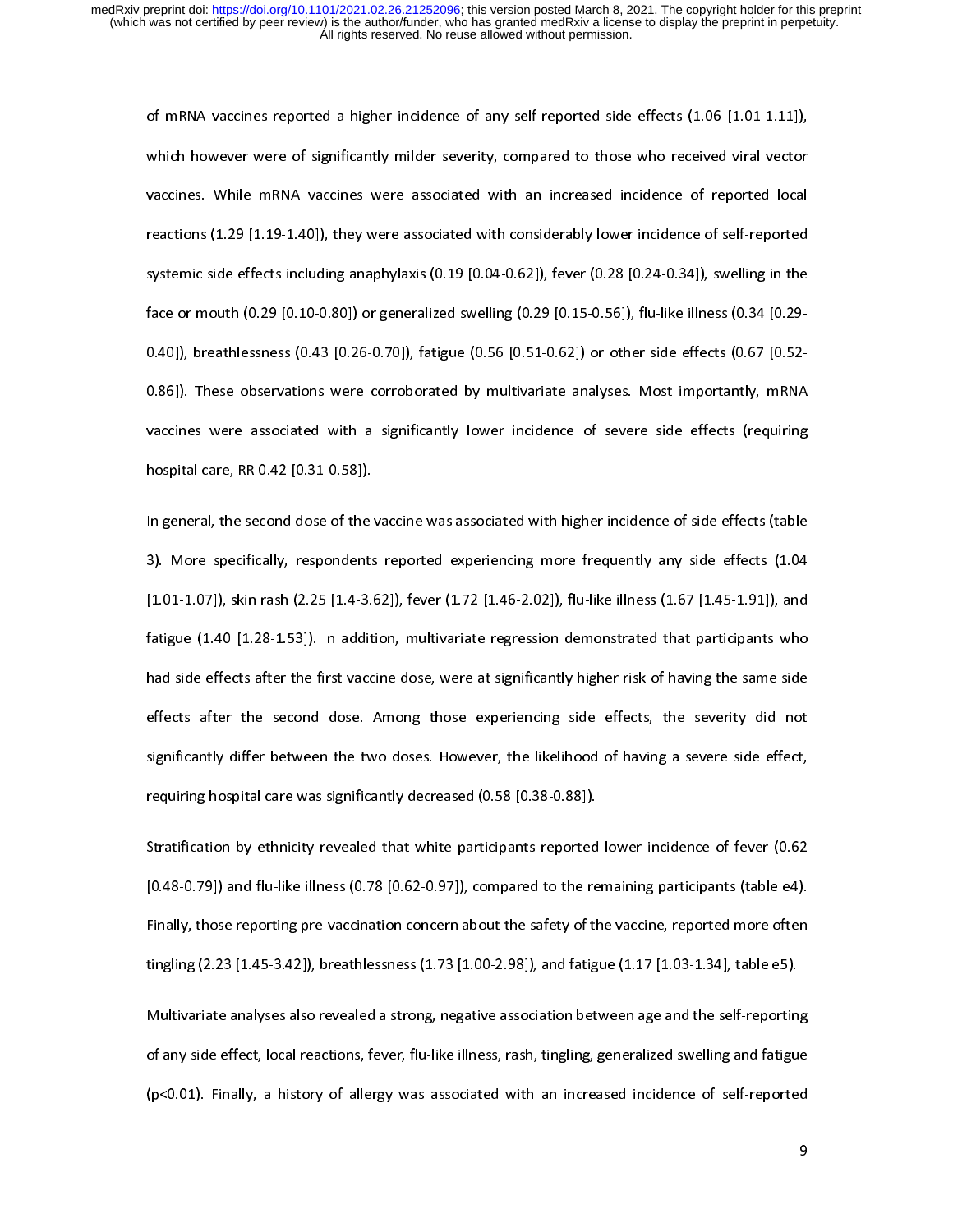breathlessness and rash (p<0.01). However, as described in the previous paragraphs and tables, most<br>of the associations observed in univariate analyses remained significant in multivariate analyses<br>accounting for these and accounting for these and other potential confounding factors.<br>
The accounting for the analyses and other potential confounding factors.

# accounting for the set and other potential conformation of the set and other potential conformation of the set of the set of the set of the set of the set of the set of the set of the set of the set of the set of the set o **Discussion**

|<br>|<br>| People with prior COVID-19 exposure were largely excluded from the vaccine trials<sup>4,5%</sup> and, as a<br>result, the safety and reactogenicity of the vaccines in this population have not been previously fully<br>evaluated. For the f result, the safety and reactogenicity of the vacancie in the population mass increasing previously fully<br>evaluated. For the first time, this study demonstrates a significant association between prior COVID-<br>19 infection an increased incidence and severity of self-reported side effects after the second dose, when recipients 19 vaccination for COVID-19. Consistently, compared to the first dose of the vaccine, we found an<br>19 increased incidence and severity of self-reported side effects after the second dose, when recipients<br>19 had been previou increased incidence and severity of self-reported side effects after the second dose, when recipients<br>had been previously exposed to viral antigen. In view of the rapidly accumulating data demonstrating<br>that COVID-19 survi increased increased increasing or self-reported after the second after the second and seen previously exposed to viral antigen. In view of the rapidly accumulating data demonstrating<br>that COVID-19 survivors generally have that COVID-19 survivors generally have adequate natural immunity for at least 6 months, it may be<br>appropriate to re-evaluate the recommendation for immediate vaccination of this group.<br>Moreover, this is the first head-to-h

that COVID-19 survivery generally have adequate internationally for at least 6 months, it may be<br>appropriate to re-evaluate the recommendation for immediate vaccination of this group.<br>Moreover, this is the first head-to-he Moreover, this is the first head-to-head real-world comparison of the self-reported sat<br>vector versus mRNA vaccines, with the latter associated with a 58% decreased incide<br>reported severe side effects, requiring hospital c vector versus mRNA vaccines, with the latter associated with a 58% decreased incidence of self-<br>reported severe side effects, requiring hospital care. While more recipients of mRNA vaccines<br>reported at least one (any) side reactions, while the incidence of each of the systemic side effects evaluated, which are more reported at least one (any) side effect, the difference was predominantly driven by the frequent local<br>reactions, while the incidence of each of the systemic side effects evaluated, which are more<br>burdensome to the recipie reactions, while the incidence of each of the systemic side effects evaluated, which are more<br>burdensome to the recipients, was significantly reduced. Recipients of the viral vector-based<br>vaccines were relatively older. Ho burdensome to the recipients, was significantly reduced. Recipients of the viral vector-based<br>vaccines were relatively older. However, differences in the incidence of adverse events were<br>confirmed in multivariate analyses burdensome to the recipients were relatively older. However, differences in the incidence of adverse events were<br>confirmed in multivariate analyses accounting for the age of the respondents as a covariate.<br>Moreover, given confirmed in multivariate analyses accounting for the age of the respondents as a covariate.<br>Moreover, given that older people reported side effects less frequently, potential bias due to age<br>difference would be expected t Moreover, given that older people reported side effects less frequently, potential bias due to age<br>difference would be expected to favour viral vector-based vaccines. These findings may have an<br>impact on vaccine choice, an difference would be expected to favour viral vector-based vaccines. These findings may have an<br>impact on vaccine choice, and health policies.<br>10 difference would be expected to factor-based vaccine vaccine choice, and health policies.<br>These findings may have an analyzed vaccine choice, and health policies. impact on vaccine choice, and health policies.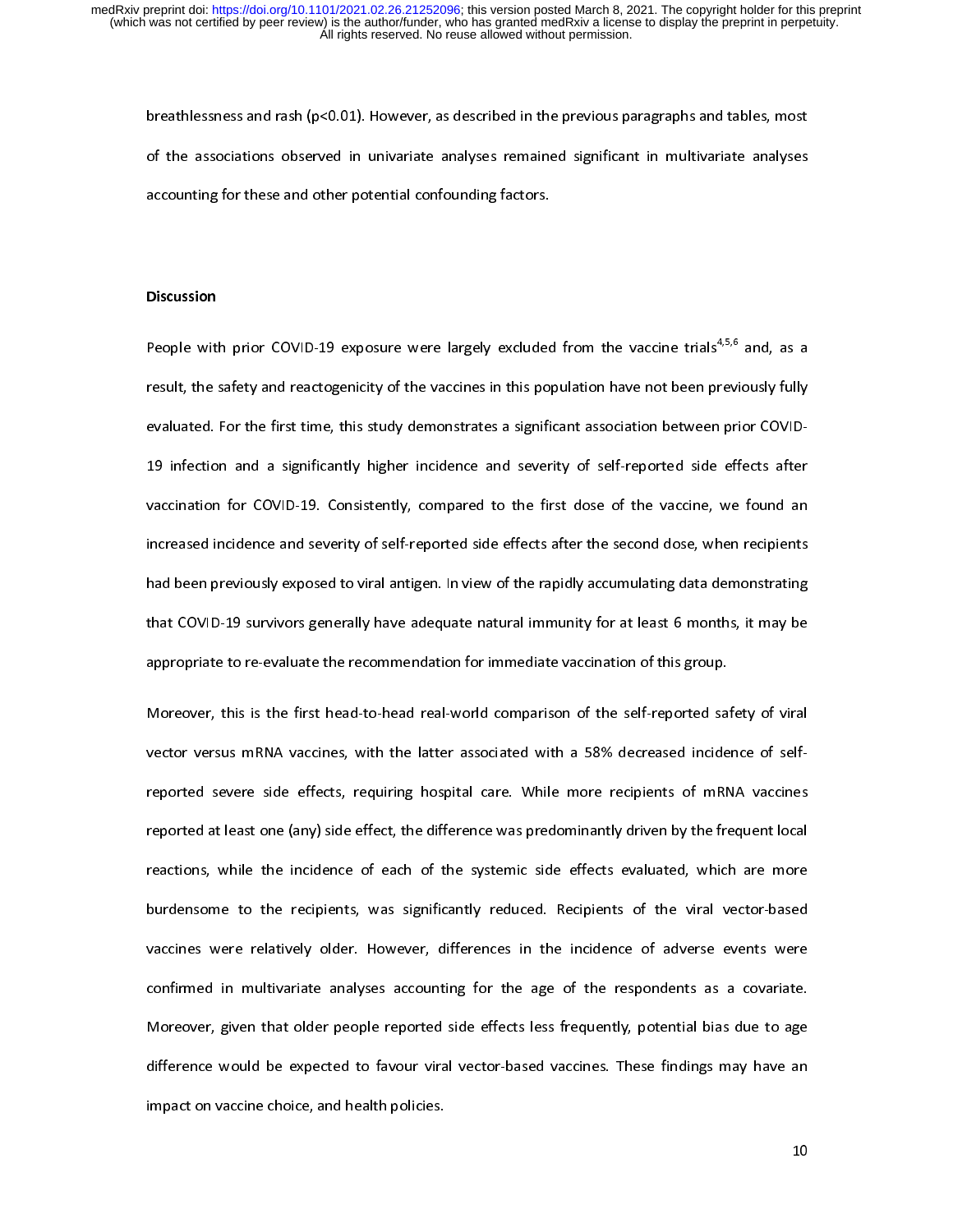The main strengths of our strengths of adequate details about<br>the participants and the vaccines' safety profiles, and very limited missing data. Potential<br>respondents bias is the main limitation of any survey and since thi compared to the participants and the vaccines' safety profiles, and very limited missing data. Potential<br>respondents bias is the main limitation of any survey and since this survey was shared though social<br>media, we were n the participant of the participant of the vaccines of the vaccines of the participants and since this survey was shared though social<br>The participants and the vaccines mission of any survey and since this survey was shared respondents and is the main annualized of  $m$ , yearly and since this survey may shared though social<br>media, we were not able to estimate the non-response rate. However, respondents bias is more<br>likely to affect the absolut likely to affect the absolute incidence of side effects, that we did not evaluate here, rather than the<br>relative incidence and severity across different groups of people. Potential recall bias should also be<br>mentioned, alt relative incidence and severity across different groups of people. Potential recall bias should also be<br>mentioned, although all participants had been vaccinated within 10 weeks prior to completing the<br>survey. As noted, mos mentioned, although all participants had been vaccinated within 10 weeks prior to completing the<br>survey. As noted, most respondents were from the UK and Greece due to the ability of the<br>investigators to establish contacts mentioned, although all participants had been vacantied within 10 weeks prior to completing the<br>survey. As noted, most respondents were from the UK and Greece due to the ability of the<br>investigators to establish contacts q survestigators to establish contacts quickly to publicise this survey. The UK has also been successful in<br>rolling out COVID-19 vaccines quickly leading to more of those invited being eligible to participate. It<br>is not surp in engative to establish contacts quickly leading to more of those invited being eligible to participate. It<br>is not surprising that Pfizer vaccine was the most delivered vaccine as it was the first vaccine to be<br>licensed w rolling out COVID-19 vacance quickly leading to more of more invited being eligible to participate. It<br>is not surprising that Pfizer vaccine was the most delivered vaccine as it was the first vaccine to be<br>licensed within

licensed within the UK, with more individuals receiving it in total when the survey was circulated.<br>In conclusion, this extensive survey of over 2,000 recipients of the COVID-19 vaccines links previous<br>COVID-19 illness wit In conclusion, this extensive survey of over 2,000 recipients of the COVID-19 vaccines links previ<br>COVID-19 illness with increased incidence of vaccination side effects. It also demonstrates t<br>mRNA vaccines cause milder, l In concluding, the encounterment of the Covid-19 previous previous covid-2, the COVID-19 illness with increased incidence of vaccination side effects. It also demonstrates that<br>mRNA vaccines cause milder, less frequent sys mRNA vaccines cause milder, less frequent systemic side effects, but more local reactions. These<br>findings will need to be validated in clinical studies, preferably randomized controlled trials, including<br>patients from mult findings will need to be validated in clinical studies, preferably randomized controlled trials, including.<br>patients from multiple groups. finding will need to be valid at the validation of the validation of the validation of the validation of the validation of the validation of the validation of the validation of the validation of the validation of the valid patients from multiple groups.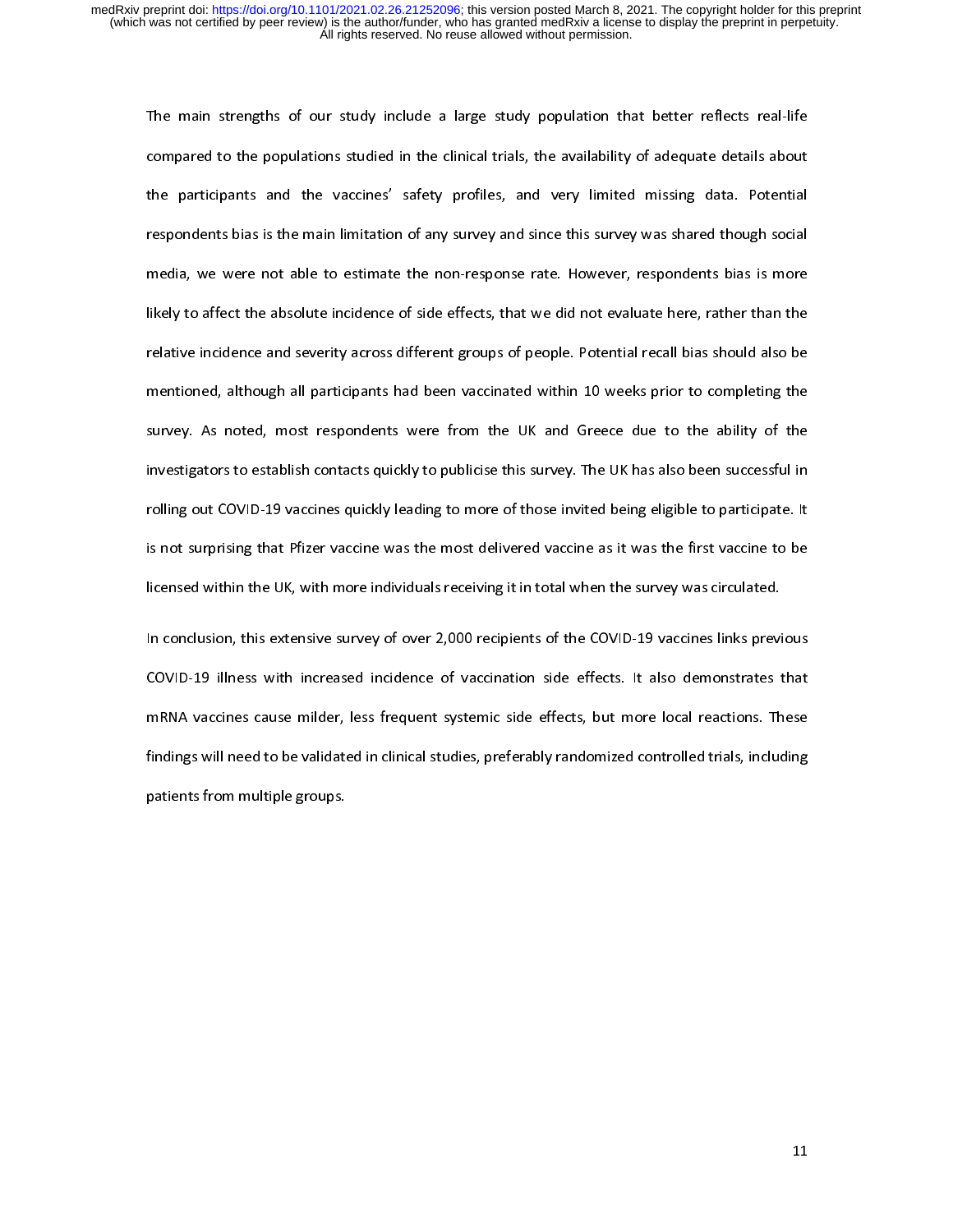# Figures and Tables Legends

Figure 1: Incidence and severity of self-reported side effects after the first dose of the COVID-19<br>vaccine among participants who had or did not have known prior COVID-19 infection. Risk ratios less<br>than 1 favours those t

than 1 favours those that did not have prior COVID-19 infection.<br>Figure 2: Incidence and severity of side effects after the first dose of an (1) mRNA or (2) viral vector<br>vaccine. Risk ratios less than 1 favours the mRNA va Figure 2: Incidence and severity of side effects after the first do<br>vaccine. Risk ratios less than 1 favours the mRNA vaccines. vaccine. Risk ratios less than 1 favours the mRNA vaccines.<br>Table 1: Differences in the incidence and severity of side effects after the first dose of the COVID-19

vaccine among participants who had, or did not have prior COVID-19 infection.

Table 1: Differences in the incidence and severity of side effects after the first dose of the COVID-19<br>vaccine among participants who had, or did not have prior COVID-19 infection.<br>Table 2: Differences in the incidence an Table 2: Differences in the incidence and severity of side effects among people.<br>
The notation of a viral vector vaccine.

Table 2: Differences in the incidence and severity of side effects among people who received an<br>mRNA or a viral vector vaccine.<br>Table 3: Differences in the incidence and severity of side effects after the second or the fir manded at the vector vacance.<br>Table 3: Differences in the incident<br>the vaccine. Table 3: Differences in the incidence and severity of side effects after the second or the first dose of<br>the vaccine.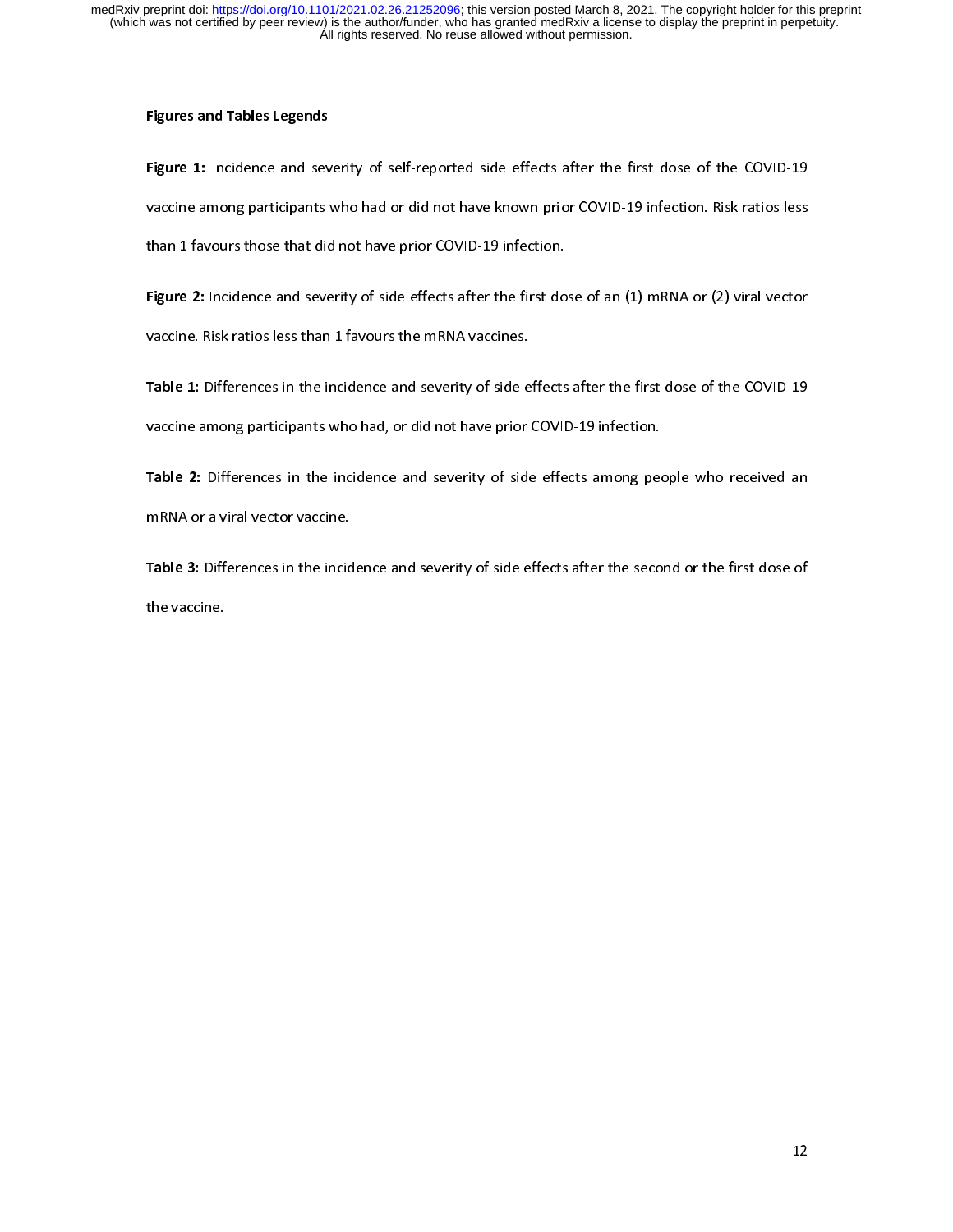Figure 1: Incidence and severity of self-reported side effects after the first dose of the COVID-19 vaccine among participants who had or did not have known prior COVID-19 infection. Risk ratios less than 1 favours those that did not have prior COVID-19 infection.

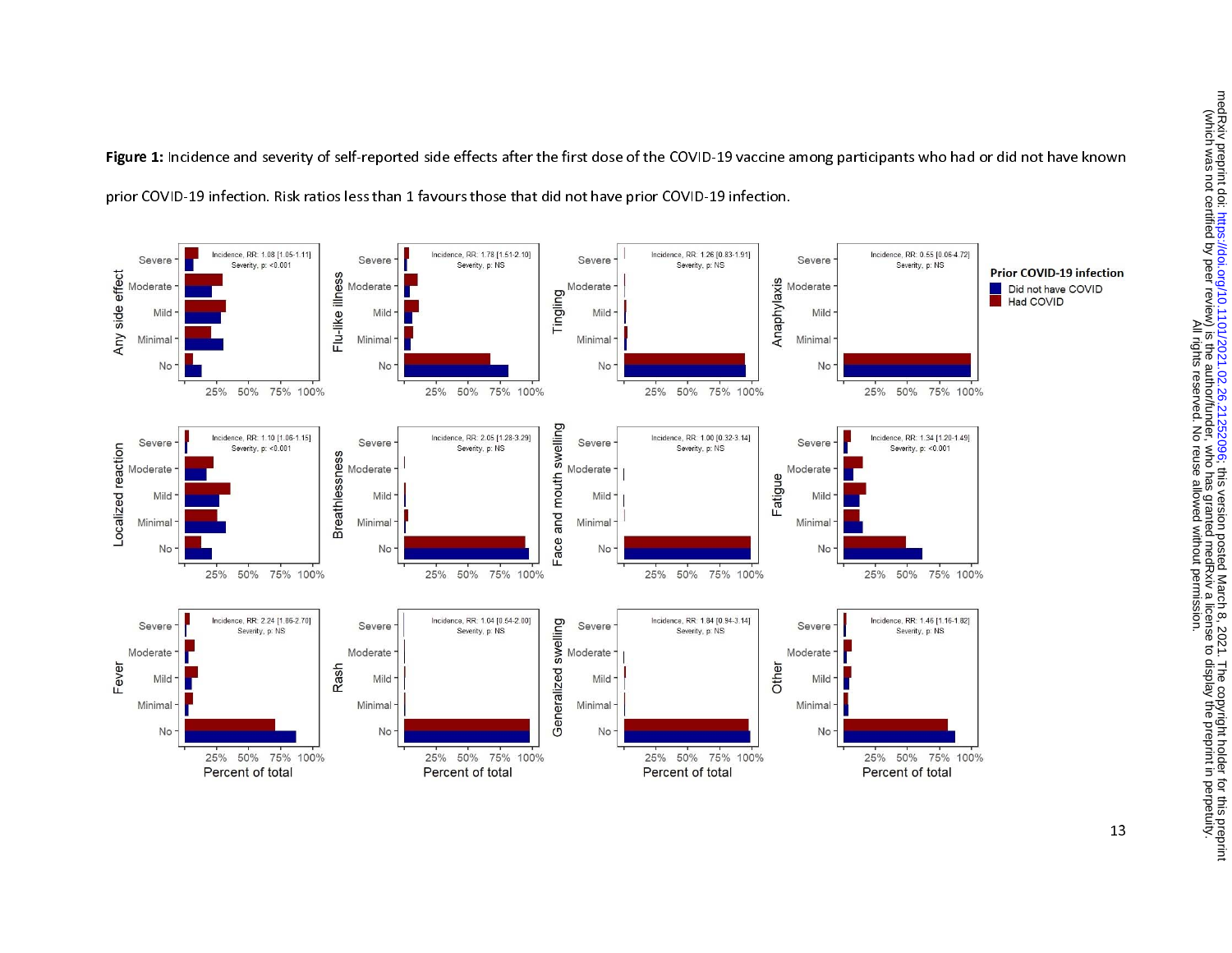Figure 2: Incidence and severity of side effects after the first dose of an (1) mRNA or (2) viral vector vaccine. Risk ratios less than 1 favours the mRNA

vaccines.

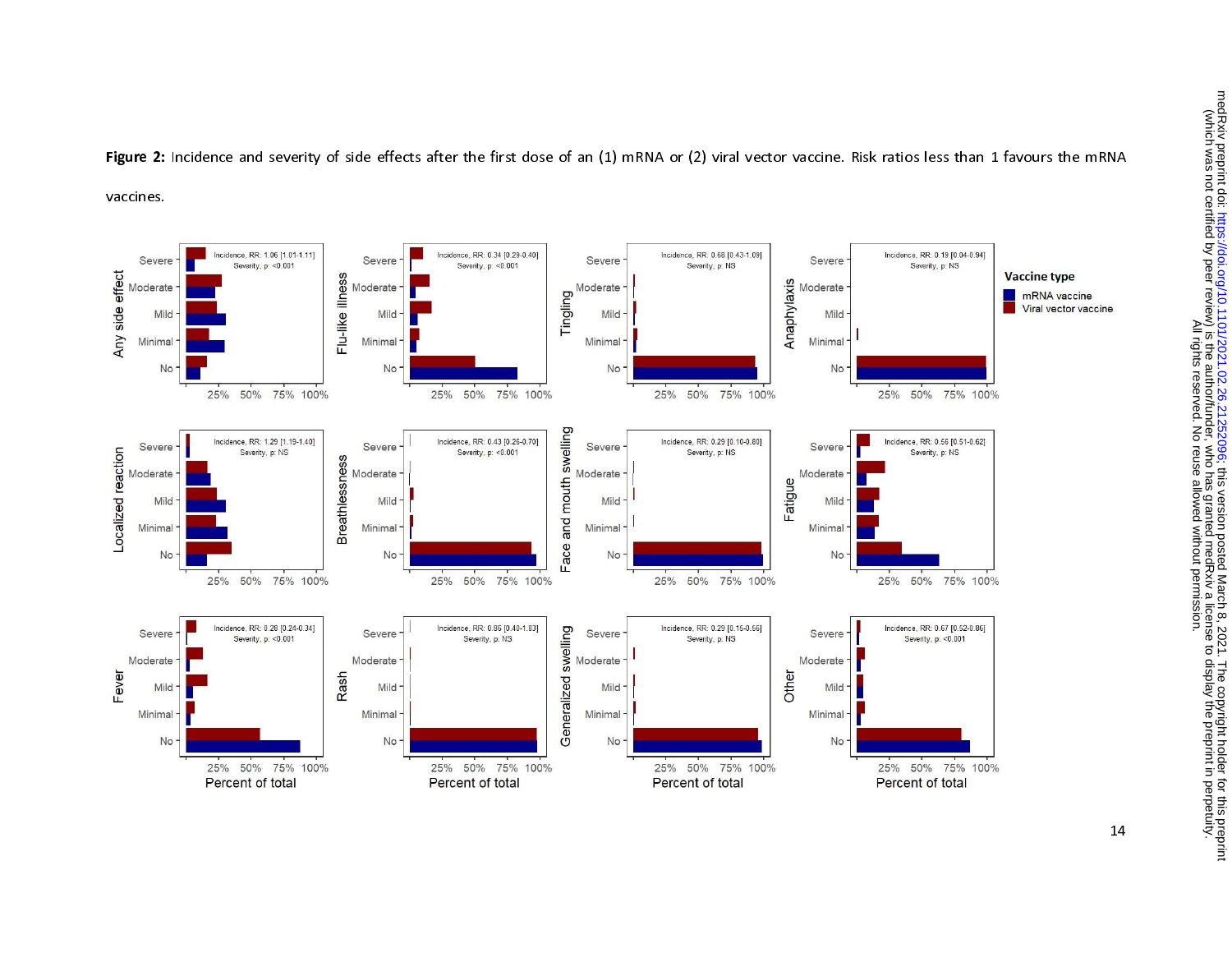| Side effect                 | Incidence of side<br>effects: Risk ratio<br>[95% CI] | Incidence of side<br>effects: Multivariate<br>logistic regression,<br>coefficient (p-value) | Severity of side<br>effects: Univariate<br>cummulative risk<br>models (p-value) | Severity of side<br>effects: Multivariate<br>cummulative risk<br>models (p-value) |
|-----------------------------|------------------------------------------------------|---------------------------------------------------------------------------------------------|---------------------------------------------------------------------------------|-----------------------------------------------------------------------------------|
| Any side effect             | 1.08 [1.05 1.11]                                     | 0.575(0.004)                                                                                | < 0.001                                                                         | < 0.001                                                                           |
| Localized reaction          | 1.10 [1.06-1.15]                                     | 0.45(0.003)                                                                                 | < 0.001                                                                         | 0.003                                                                             |
| Fever                       | 2.24 [1.86-2.70]                                     | $0.876$ (< $0.001$ )                                                                        | <b>NS</b>                                                                       | NS.                                                                               |
| Flu-like illness            | 1.78 [1.51-2.10]                                     | $0.658$ (< $0.001$ )                                                                        | <b>NS</b>                                                                       | <b>NS</b>                                                                         |
| Shortness of breath         | 2.05 [1.28-3.29]                                     | 0.651(0.011)                                                                                | <b>NS</b>                                                                       | <b>NS</b>                                                                         |
| Skin rash                   | 1.04 [0.54-2.00]                                     | <b>NS</b>                                                                                   | <b>NS</b>                                                                       | <b>NS</b>                                                                         |
| Tingling                    | 1.26 [0.83-1.91]                                     | <b>NS</b>                                                                                   | <b>NS</b>                                                                       | NS.                                                                               |
| Swelling                    | 1.00 [0.32-3.14]                                     | <b>NS</b>                                                                                   | <b>NS</b>                                                                       | NS.                                                                               |
| <b>Generalized Swelling</b> | 1.84 [0.94-3.60]                                     | <b>NS</b>                                                                                   | <b>NS</b>                                                                       | <b>NS</b>                                                                         |
| Anaphylaxis                 | $0.55$ [0.06-4.72]                                   | NS.                                                                                         | <b>NS</b>                                                                       | <b>NS</b>                                                                         |
| Fatigue or Tiredness        | 1.34 [1.2 1.49]                                      | $0.418$ (<0.001)                                                                            | < 0.001                                                                         | < 0.001                                                                           |
| Other                       | 1.46 [1.16-1.82]                                     | 0.349(0.013)                                                                                | <b>NS</b>                                                                       | NS.                                                                               |
|                             |                                                      |                                                                                             | Worse outcomes associated with prior COVID-19 infection                         |                                                                                   |

Existence of the United States of the United States of the United States of the United States of the United States of the United States of the United States of the United States of the United States of the United States of Worse outcomes associated with prior COVID-19 infection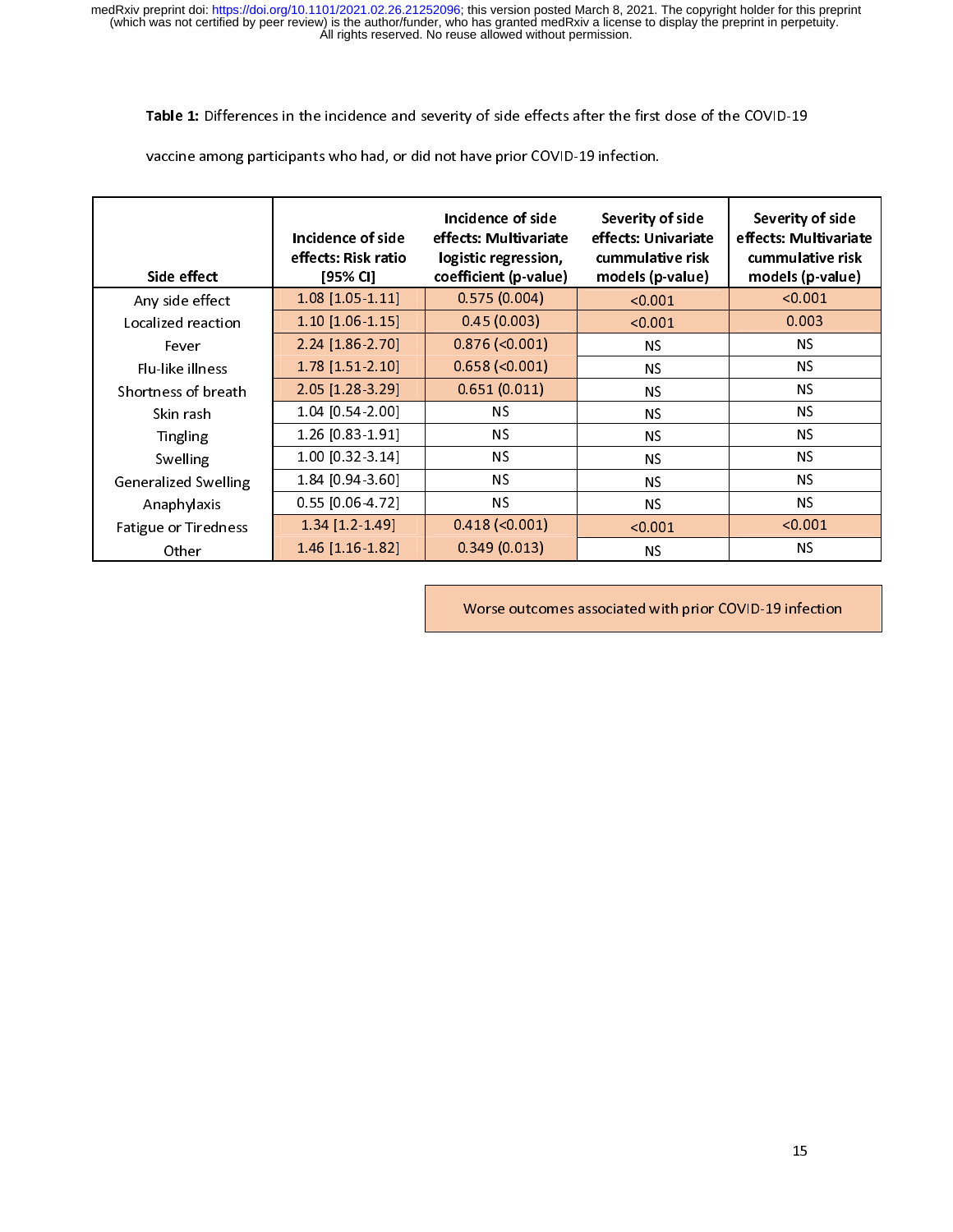| Side effect                 | Incidence of side<br>effects: Risk ratio<br>[95% CI] | Incidence of side<br>effects: Multivariate<br>logistic regression,<br>coefficient (p-value) | Severity of side<br>effects: Univariate<br>cummulative risk<br>models (p-value) | Severity of side<br>effects: Multivariate<br>cummulative risk<br>models (p-value) |
|-----------------------------|------------------------------------------------------|---------------------------------------------------------------------------------------------|---------------------------------------------------------------------------------|-----------------------------------------------------------------------------------|
| Any side effect             | 1.06 [1.01-1.11]                                     | <b>NS</b>                                                                                   | < 0.001                                                                         | < 0.001                                                                           |
| Localized reaction          | 1.29 [1.19-1.40]                                     | $0.892$ (<0.001)                                                                            | <b>NS</b>                                                                       | <b>NS</b>                                                                         |
| Fever                       | $0.28$ $[0.24 - 0.34]$                               | $-1.993$ (<0.001)                                                                           | < 0.001                                                                         | <b>NS</b>                                                                         |
| Flu-like illness            | $0.34$ $[0.29 - 0.40]$                               | $-1.795$ (<0.001)                                                                           | < 0.001                                                                         | <b>NS</b>                                                                         |
| Shortness of breath         | $0.43$ $[0.26 - 0.70]$                               | $-0.853(0.002)$                                                                             | <b>NS</b>                                                                       | <b>NS</b>                                                                         |
| Skin rash                   | 0.86 [0.40-1.83]                                     | <b>NS</b>                                                                                   | <b>NS</b>                                                                       | <b>NS</b>                                                                         |
| Tingling                    | 0.68 [0.43-1.09]                                     | <b>NS</b>                                                                                   | NS.                                                                             | <b>NS</b>                                                                         |
| Swelling                    | $0.29$ [0.10-0.80]                                   | $-1.326(0.015)$                                                                             | ΝS                                                                              | <b>NS</b>                                                                         |
| <b>Generalized Swelling</b> | $0.29$ [0.15-0.56]                                   | $-1.423$ (<0.001)                                                                           | <b>NS</b>                                                                       | <b>NS</b>                                                                         |
| Anaphylaxis                 | $0.19$ $[0.04 - 0.94]$                               | $-1.890(0.024)$                                                                             | <b>NS</b>                                                                       | <b>NS</b>                                                                         |
| Fatigue or Tiredness        | $0.56$ [0.51-0.62]                                   | $-1.331$ (<0.001)                                                                           | < 0.001                                                                         | <b>NS</b>                                                                         |
| Other                       | $0.67$ [0.52-0.86]                                   | $-0.471(0.004)$                                                                             | ΝS                                                                              | <b>NS</b>                                                                         |
|                             |                                                      |                                                                                             | mRNA vaccines superiority                                                       |                                                                                   |
|                             |                                                      | Viral vector vaccines superiority                                                           |                                                                                 |                                                                                   |

MRNA vaccines superiority<br>
Viral vector vaccines superiority<br>
Viral vector vaccines superiority mRNA vaccines superiority<br>
Viral vector vaccines superiority Viral vector vaccines superiority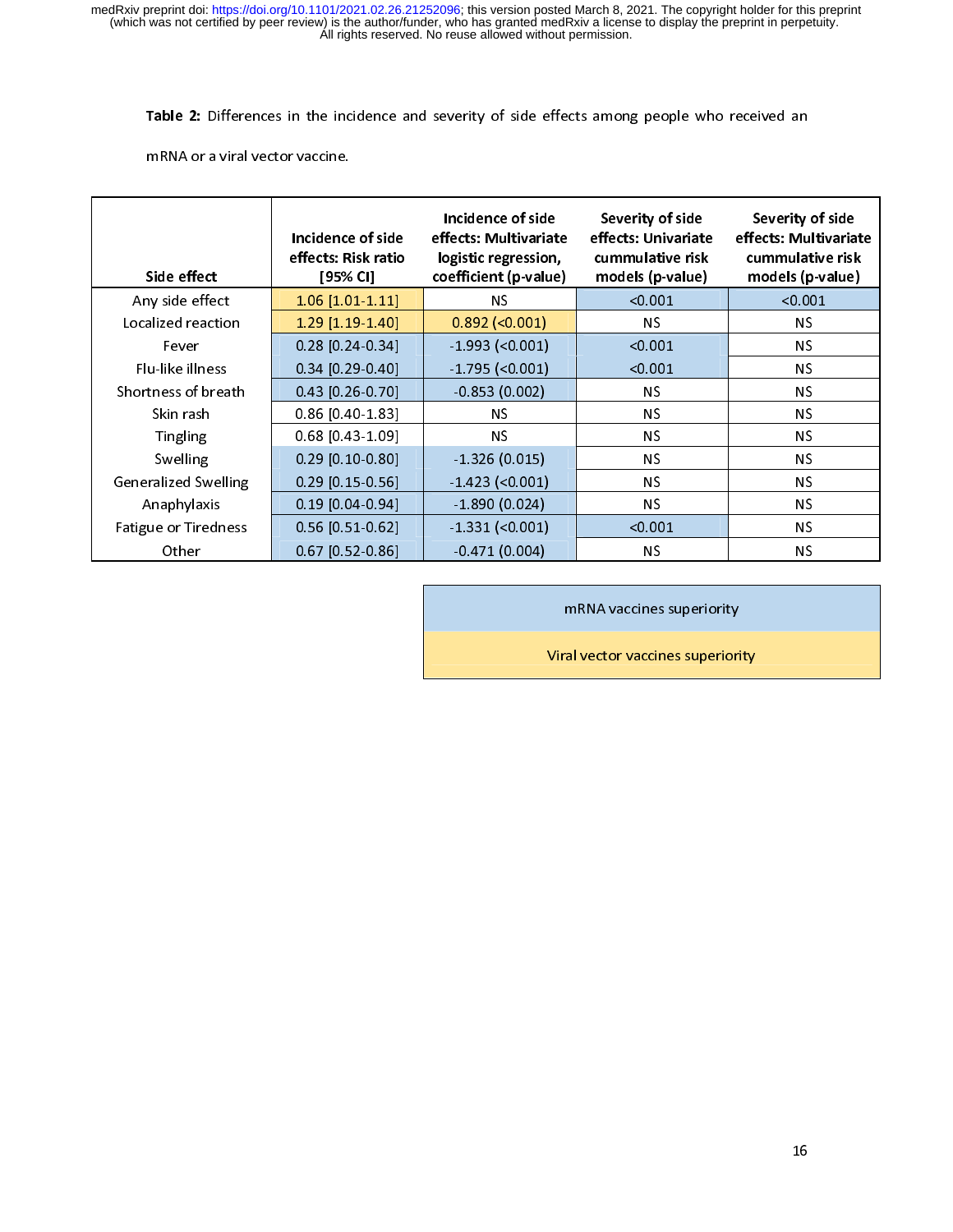| Side effect                 | Incidence of side<br>effects: Risk ratio<br>[95% CI] | Incidence of side<br>effects: Multivariate<br>logistic regression,<br>coefficient (p-value) | Severity of side<br>effects: Univariate<br>cummulative risk<br>models (p-value) | Severity of side<br>effects: Multivariate<br>cummulative risk<br>models (p-value) |
|-----------------------------|------------------------------------------------------|---------------------------------------------------------------------------------------------|---------------------------------------------------------------------------------|-----------------------------------------------------------------------------------|
| Any side effect             | $1.04$ [1.01-1.07]                                   | <b>NS</b>                                                                                   | <b>NS</b>                                                                       | <b>NS</b>                                                                         |
| Localized reaction          | 0.98 [0.94-1.03]                                     | $2.469$ (<0.001)                                                                            | <b>NS</b>                                                                       | <b>NS</b>                                                                         |
| Fever                       | 1.72 [1.46-2.02]                                     | $1.3$ (<0.001)                                                                              | ΝS                                                                              | <b>NS</b>                                                                         |
| Flu-like illness            | 1.67 [1.45 1.91]                                     | 0.979(0.001)                                                                                | <b>NS</b>                                                                       | <b>NS</b>                                                                         |
| Shortness of breath         | $0.95$ [0.57-1.61]                                   | 4.491 (< 0.001)                                                                             | <b>NS</b>                                                                       | <b>NS</b>                                                                         |
| Skin rash                   | 2.25 [1.4 - 3.62]                                    | 4.297 (< 0.001)                                                                             | 0.05                                                                            | <b>NS</b>                                                                         |
| Tingling                    | 1.31 [0.89-1.92]                                     | $3.096$ (<0.001)                                                                            | <b>NS</b>                                                                       | <b>NS</b>                                                                         |
| Swelling                    | 2.03 [0.87-4.77]                                     | <b>NS</b>                                                                                   | NS.                                                                             | <b>NS</b>                                                                         |
| <b>Generalized Swelling</b> | 1.2 [0.61-2.34]                                      | $4.925$ (<0.001)                                                                            | NS.                                                                             | <b>NS</b>                                                                         |
| Anaphylaxis                 | 2.54 [0.72-8.98]                                     | 4.747 (0.012)                                                                               | ΝS                                                                              | <b>NS</b>                                                                         |
| Fatigue or Tiredness        | 14 [1.28 1.53]                                       | $0.868$ (< $0.001$ )                                                                        | <b>NS</b>                                                                       | <b>NS</b>                                                                         |
| Other                       | 1.05 [0.83-1.32]                                     | $2.104$ (<0.001)                                                                            | <b>NS</b>                                                                       | <b>NS</b>                                                                         |
|                             |                                                      |                                                                                             | Worse outcomes after the second COVID-19 vaccine dose                           |                                                                                   |

Vorse outcomes after the second COVID-19 vaccine d Worse outcomes after the second COVID-19 vaccine dose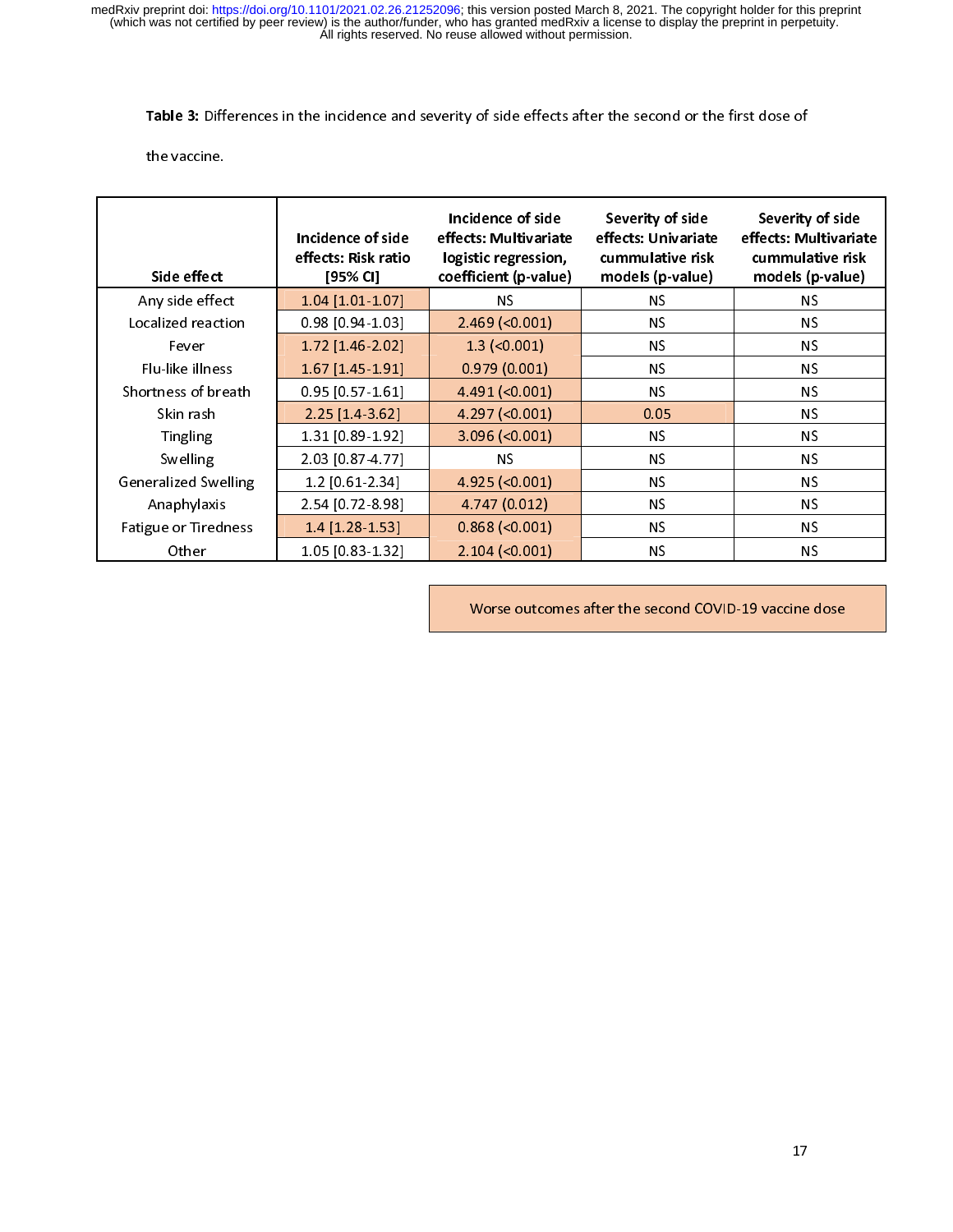### References

- 12 V 33 C 4 C with COVID-19 and implications for follow-up: results from a prospective UK cohort. Thorax. 2020 Dec<br>Archoraxjnl-2020-216086.<br>Tangcharoensathien V, Bassett MT, Meng Q, Mills A. Are overwhelmed health systems an inevitable<br> 3:thoraxjnl-2020-216086.<br><sup>3</sup> Tangcharoensathien V, Bassett MT, Meng Q, Mills A. Are overwhelmed health systems an inevitable<br>consequence of covid-19? Experiences from China, Thailand, and New York State. BMJ. 2021 Jan 22;3 <sup>3</sup> Tangcharoensathien V, B<br>consequence of covid-19?<br><sup>4</sup> Baden LR, El Sahly HM, E<br>CoV-2 Vaccine. N Engl J M consequence of covid-19? Experiences from China, Thailand, and New York State. BMJ. 2021 Jan 22;372:n83.<br><sup>4</sup> Baden LR, El Sahly HM, Essink B, Kotloff K, Frey S, Novak R, et al. Efficacy and Safety of the mRNA-1273 SARS<br>CoV

<sup>4</sup> Baden LR, El Sahly HM, Essink B, Kotloff K, Frey S, Novak R, et al. Efficacy and Safety of the mRNA-1273 SARS<br>CoV-2 Vaccine. N Engl J Med. 2021 Feb 4;384(5):403-416. That is estimated. By and State and State and State. (COV002): a single-blind, randomised, controlled, phase 2/3 trial. Lancet. 2021 Dec 19;396(10267):1979-1993.  $^5$  Ramasamy MN, Minassian AM, Ewer KJ, Flaxman AL, Folimmunogenicity of ChAdOx1 nCoV-19 vaccine administere<br>(COV002): a single-blind, randomised, controlled, phase 2,<br> $^6$  Polack FP, Thomas SJ, Kitchin N, Absalon J, Gur  $^5$  Ramasamy MN, Minassian AM, Ewer KJ, Flaxman AL, Folegatti PM, Owens DR, et al. Safety and mmunogenicity of ChAdOx1 nCoV-19 vaccine administered in a prime-boost regimen in young a<br>COV002): a single-blind, randomised, controlled, phase 2/3 trial. Lancet. 2021 Dec 19;396(10267<br>Polack FP, Thomas SJ, Kitchin N, Abs (COV002): a single-blind, randomised, controlled, phase 2/3 trial. Lancet. 2021 Dec 19;396(10267):1979-1993.<br><sup>6</sup> Polack FP, Thomas SJ, Kitchin N, Absalon J, Gurtman A, Lockhart S, et al. Safety and Efficacy of the BNT162b2 <sup>6</sup> Polack FP, Thomas SJ, Kitchin N, Absalon J, Gurtman A, Lockhart S, et al. Safety and Efficacy of the BNT162b2<br>mRNA Covid-19 Vaccine. N Engl J Med. 2020 Dec 31;383(27):2603-2615.<br><sup>7</sup> Centers for Disease Control and Prev

POLACK FR, Thomas Space Folack Fe, Thomas SJ, SR, Corrector SP, Thomas Space Folace Fe, Centers for Disease Control and Prevention (CDC). Frequently asked questions about COVID-19 Vaccination.<br>The Valiable from: <u>https://w</u>

<sup>7</sup> Centers for Disease Control and Prevention (CDC). Frequently asked qu<br>Available from: <u>https://www.cdc.gov/coronavirus/2019-ncov/vaccines/fi</u><br><sup>8</sup> Pradenas E, Trinité B, Urrea V, Marfil S, Ávila-Nieto C, Rodríguez de la Wailable from: <u>https://www.cdc.gov/coronavirus/2019-ncov/vaccines/faq.html</u> (Last checked: 8/FEB/2021)<br>Pradenas E, Trinité B, Urrea V, Marfil S, Ávila-Nieto C, Rodríguez de la Concepción ML, Tarrés-Freixas F, Pérez<br>'anes Pradenas E, Trinite B, Urrea V, Marfil S, Avila-Nieto C, Rodriguez de la Concepcion ML, Tarres-Freixas F, Pere<br>Yanes S, Rovirosa C, Ainsua-Enrich E, Rodon J, Vergara-Alert J, Segalés J, et al. Stable neutralizing antibody<br>

https://covid19.who.int/table (Last checked: 14/02/2021). Pevels six months after mild and severe COVID-19 episode. Med (NY). 2021 Jan 31.<br>Povels six months after mild and severe COVID-19 episode. Med (NY). 2021 Jan 31.<br>Poveld Health Organization (WHO). WHO Coronavirus Disease (C <sup>9</sup> World Health Organization (WHO). WHO Coronavirus Disease (COVID-19) Dashbo<br>https://covid19.who.int/table (Last checked: 14/02/2021).<br>"  $\text{https://covid19.who.int/table (Last checked: 14/02/2021).}$ https://covid19.who.int/table (Last checked: 14/02/2021).

<sup>2;325(2):123-124.&</sup>lt;br>Arnold DT, Hamilton FW, Milne A, Morley AJ, Viner J, Attwood M, et al. Patient outcomes after hospitalisation<br>with COVID-19 and implications for follow-up: results from a prospective UK cohort. Thorax. 20 <sup>2</sup> Arnold DT, Hamilt<br>with COVID-19 and<br>3:thoraxjnl-2020-21<br><sup>3</sup> Tangcharoensathie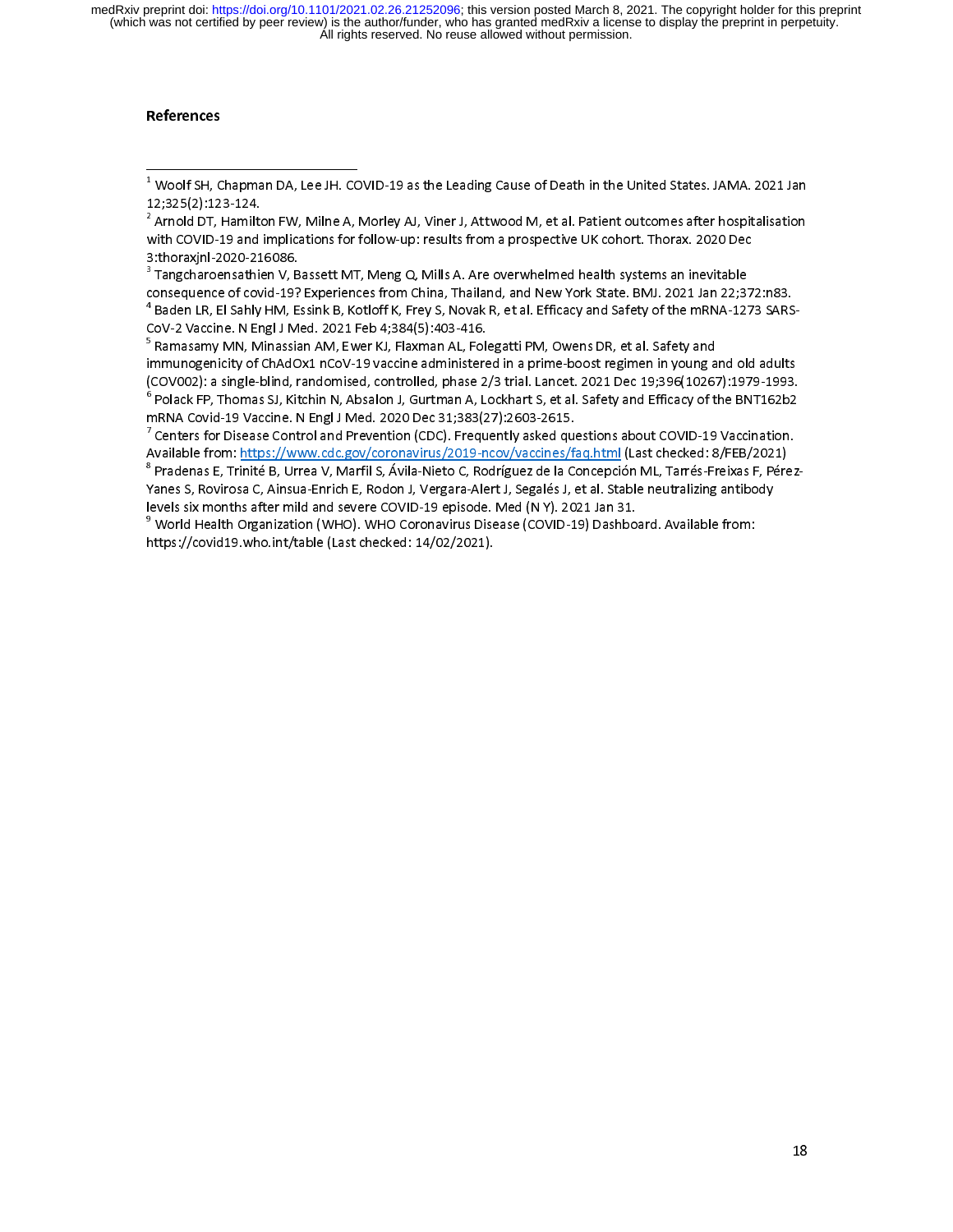# Self-reported real-world safety and reactogenicity of COVID-19 vaccines:

### An international vaccine-recipient survey.

Alexander G. Mathiouda<br>
Alexander G. Mathioudakis, Maria Ghrew, Andrew Ustianowski, Sharaad Ahmad, Andrew Ustianow<br>
C. Murad, A. Maria Borrow, Linda Ahmad, Ray Borrow, Linda Ahmad, Ray Borrow, Linda Ahmad, A. Maria Borrow, P. Papavasileiou, Dimitrios Petrakis, Nawar Diar Bakerly<br>ONLINE APPENDIX<br>ONLINE APPENDIX

|          | אושום ו וחיום ושוט                                                                            |
|----------|-----------------------------------------------------------------------------------------------|
|          |                                                                                               |
|          | Table e1: Definitions of side effects severity.                                               |
| Severity | Definition                                                                                    |
| Minimal  | Negligible impact                                                                             |
| Mild     | No treatment needed                                                                           |
| Moderate | Needed treatment or advice from healthcare professional outside the hospital                  |
| Severe   | Needed hospital care                                                                          |
|          |                                                                                               |
|          | Table e2: Baseline characteristics of study participants. Continuous variables as presented a |

Severe Needed hospital care<br>
Table e2: Baseline characteristics of<br>
medians [IQR] and categorical as n (%) Table ez: Baseline characteristics of study participants. Continuous variables as presented as<br>medians [IQR] and categorical as n (%). Between group differences were anticipated and explained<br>by the incidence of COVID-19 i medians [IQR] and categorical as n (%). Between group differences were anticipated and explained<br>by the incidence of COVID-19 in different subgroups. Characteristically, higher incidence of prior<br>COVID-19 infection was obs COVID-19 infection was observed among frontline workers, health professionals and among British people (a very high incidence of COVID-19 was documented in the UK). people (a very high incidence of COVID-19 was documented in the UK).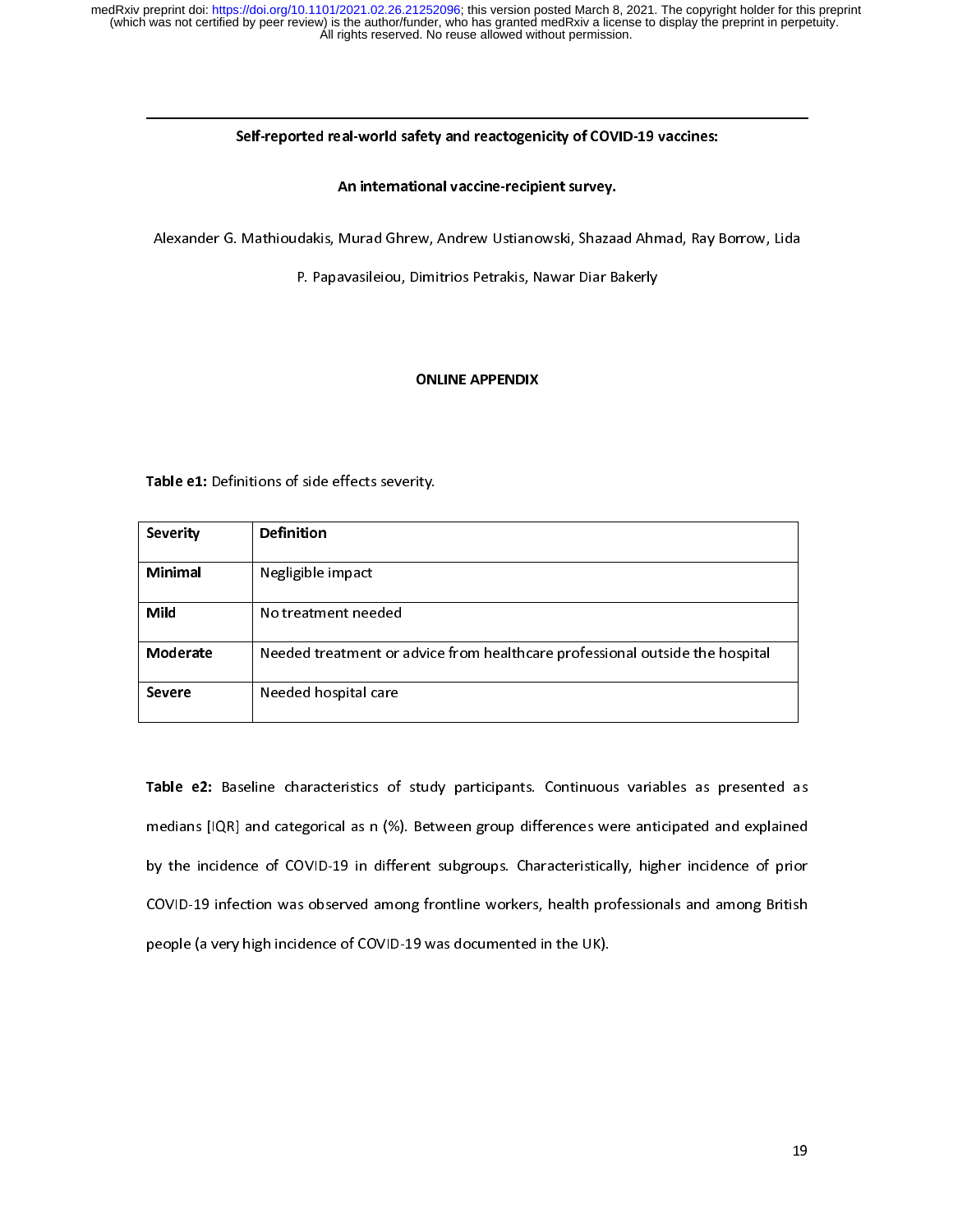| <b>Characteristics</b>               | Participants with | Participants with | Missing data | Between group |
|--------------------------------------|-------------------|-------------------|--------------|---------------|
|                                      | prior COVID-19    | no known prior    |              | differences   |
|                                      | infection         | COVID-19          |              | (P-value)     |
|                                      | $(n=532)$         | infection         |              |               |
|                                      |                   | $(n=1,470)$       |              |               |
| <b>Gender (Female)</b>               | 393               | 1,051             | 0.7%         | <b>NS</b>     |
| Weight (kg)                          | 75 [64-88]        | 74 [64-85]        | 4.0%         | <b>NS</b>     |
| Height (cm)                          | 168 [163-173]     | 168 [162-175]     | 2.2%         | <b>NS</b>     |
| Country                              |                   |                   | 0.6%         | < 0.001       |
| Europe                               |                   |                   |              |               |
| UK                                   | 472 (88.7%)       | 1,100 (74.8%)     |              |               |
| Greece                               | 38 (7.1%)         | 294 (20%)         |              |               |
| Other European countries             | 10 (1.9%)         | 30 (2.0%)         |              |               |
| Americas                             | 5 (0.9%)          | 17 (1.2%)         |              |               |
| Asia                                 | 5 (0.9%)          | 17 (1.2%)         |              |               |
| Africa                               | $0(0\%)$          | $1(0.1\%)$        |              |               |
| Ethnicity                            |                   |                   | 1.8%         | <b>NS</b>     |
| White                                | 464 (87.2%)       | 1,303 (88.6%)     |              |               |
| Asian                                | 35 (6.6%)         | 63 (4.3%)         |              |               |
| Arab                                 | 21 (3.9%)         | 45 (3.1%)         |              |               |
| Other                                | 7(1.3%)           | 28 (1.9%)         |              |               |
| Role                                 |                   |                   | 3.2%         | < 0.001       |
| Doctor                               | 140 (26.3%)       | 486 (33.1%)       |              |               |
| Nurse                                | 125 (23.5%)       | 188 (12.8%)       |              |               |
| Other health professional            | 161 (30.3%)       | 382 (26.0%)       |              |               |
| Not a health professional            | 105 (19.7%)       | 401 (27.8%)       |              |               |
| Frontline workers                    | 372 (69.9%)       | 795 (54.1%)       | 0.6%         | < 0.001       |
| <b>COVID-19 prior to vaccination</b> |                   |                   | 0%           |               |
| Laboratory confirmed exposure        | 366 (68.8%)       | <b>NA</b>         |              |               |
| Consistent symptoms, not tested      | 166 (31.2%)       | <b>NA</b>         |              |               |
| No known exposure                    | NA                | 1,470 (100%)      |              |               |
|                                      |                   |                   |              |               |
|                                      |                   |                   |              |               |
|                                      |                   |                   |              |               |
|                                      |                   |                   |              | 20            |
|                                      |                   |                   |              |               |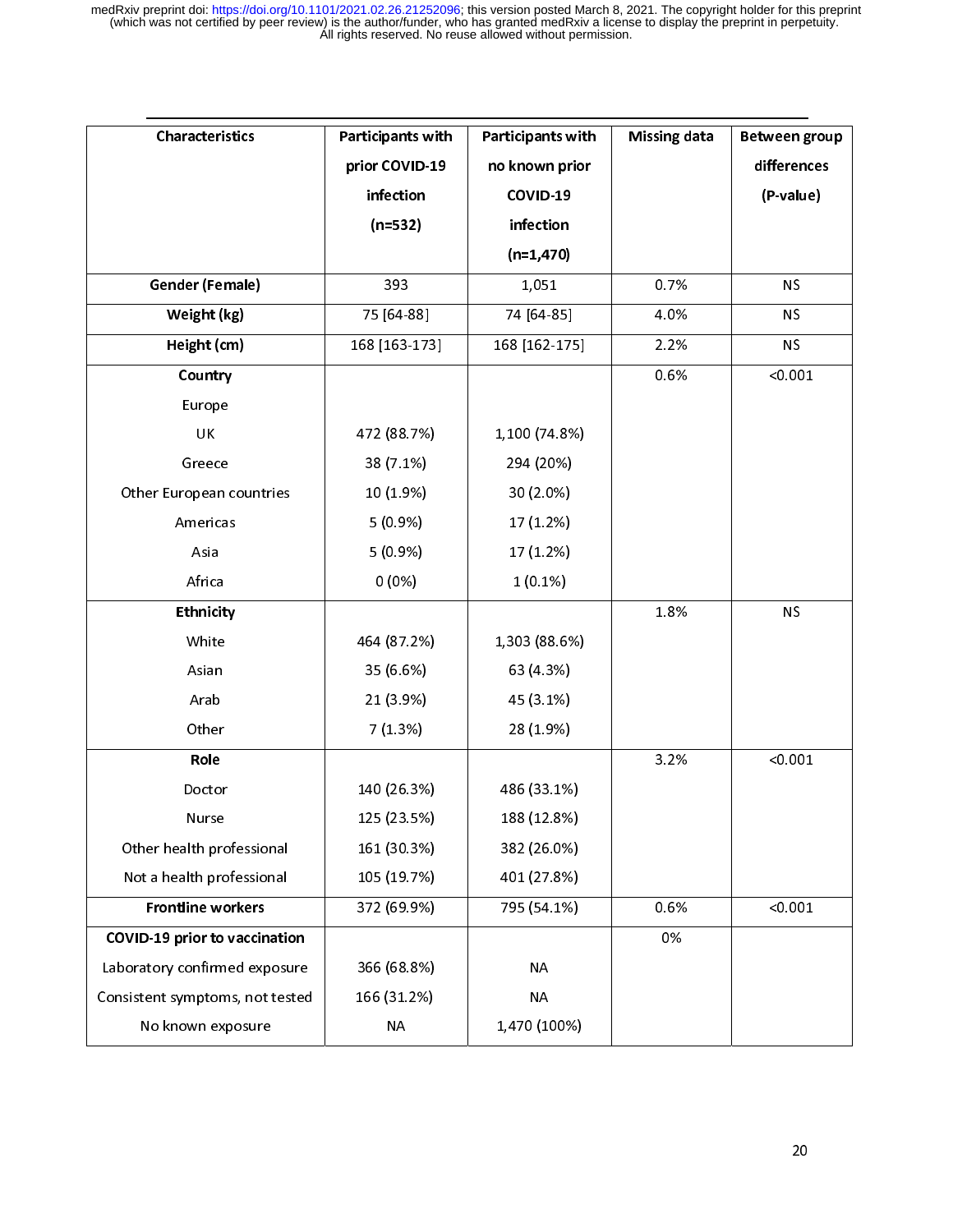| Vaccine type                       |             |                                                                                                    | 0.5% | <b>NS</b> |
|------------------------------------|-------------|----------------------------------------------------------------------------------------------------|------|-----------|
| Pfizer                             | 443 (83.3%) | 1,230 (83.7%)                                                                                      |      |           |
| Oxford - AstraZeneca               | 80 (15.0%)  | 202 (13.7%)                                                                                        |      |           |
| Other                              | $4(0.8\%)$  | 20 (1.4%)                                                                                          |      |           |
| Unknown                            | $2(0.4\%)$  | 3(0.2%)                                                                                            |      |           |
| Vaccine preconception              |             |                                                                                                    | 0.8% | <b>NS</b> |
| Positive                           | 343 (64.5%) | 1,027 (69.9%)                                                                                      |      |           |
| Neutral                            | 76 (14.3%)  | 174 (11.8%)                                                                                        |      |           |
| Negative                           | 110 (20.7%) | 259 (17.6%)                                                                                        |      |           |
| Second vaccine dose received       | 114 (21.4%) | 411 (28.0%)                                                                                        | 0%   | 0.004     |
| <b>Past Medical History</b>        |             |                                                                                                    | 7.7% |           |
| Chronic Cardiac Disease            | 9(17%)      | 25 (1.7%)                                                                                          |      | <b>NS</b> |
| <b>Chronic Respiratory Disease</b> | 74 (13.9%)  | 171 (11.6%)                                                                                        |      | <b>NS</b> |
| Chronic Kidney Disease             | $4(0.8\%)$  | 9(0.6%)                                                                                            |      | <b>NS</b> |
| <b>Chronic Liver Disease</b>       | $1(0.2\%)$  | $6(0.4\%)$                                                                                         |      | <b>NS</b> |
| Chronic Neurological Disease       | 8(1.5%)     | 17 (1.2%)                                                                                          |      | <b>NS</b> |
| Active cancer                      | $1(0.2\%)$  | 9(0.6%)                                                                                            |      | <b>NS</b> |
| Asplenia                           | $1(0.2\%)$  | 4(0.3%)                                                                                            |      | <b>NS</b> |
| Allergy                            | 56 (10.5%)  | 134 (9.1%)                                                                                         |      | <b>NS</b> |
| Diabetes                           | 17 (3.2%)   | 49 (3.3%)                                                                                          |      | <b>NS</b> |
| Hay fever, eczema                  | 114 (21.4%) | 251 (17.1%)                                                                                        |      | 0.04      |
| Immunosuppression                  | 14 (2.6%)   | 49 (33.3%)                                                                                         |      | <b>NS</b> |
| Transplantation history            | $0(0\%)$    | $0(0\%)$                                                                                           |      | <b>NS</b> |
| None                               | 282 (53.0%) | 825 (56.1%)                                                                                        |      | ΝS        |
|                                    |             | * Participants with prior COVID-19 exposure were younger compared to those without prior exposure. |      |           |

non<br>Cipant<br>**e3**: Dif  $222 (328.7)$ <br>19 exposure is and the same of the same of the same of the same state of the same state of the same state of the same state of the same state of the same state of the same state of the same state of the same state of the same state of th  $\frac{1}{2}$ <br> $\frac{1}{2}$ <br> $\frac{1}{2}$  $\begin{array}{c} \n\frac{1}{2} & \frac{1}{2} \\ \n\frac{1}{2} & \frac{1}{2} \\ \n\frac{1}{2} & \frac{1}{2} \\ \n\frac{1}{2} & \frac{1}{2} \\ \n\frac{1}{2} & \frac{1}{2} \\ \n\frac{1}{2} & \frac{1}{2} \\ \n\frac{1}{2} & \frac{1}{2} \\ \n\frac{1}{2} & \frac{1}{2} \\ \n\frac{1}{2} & \frac{1}{2} \\ \n\frac{1}{2} & \frac{1}{2} \\ \n\frac{1}{2} & \frac{1}{2} \\ \n\frac{1}{2} & \frac{1}{$ Table e3: Differences in the incidence and severity of side effects after the first dose of the COVID-19 vaccine among participants who had or did not have prior self-reported COVID-19 infection.<br>Sensitivity analysis only Sensitivity analysis only including participants with prior COVID-19 infection confirmed with a Sensitivity analysis only including participants with prior COVID-19 infection confirmed with a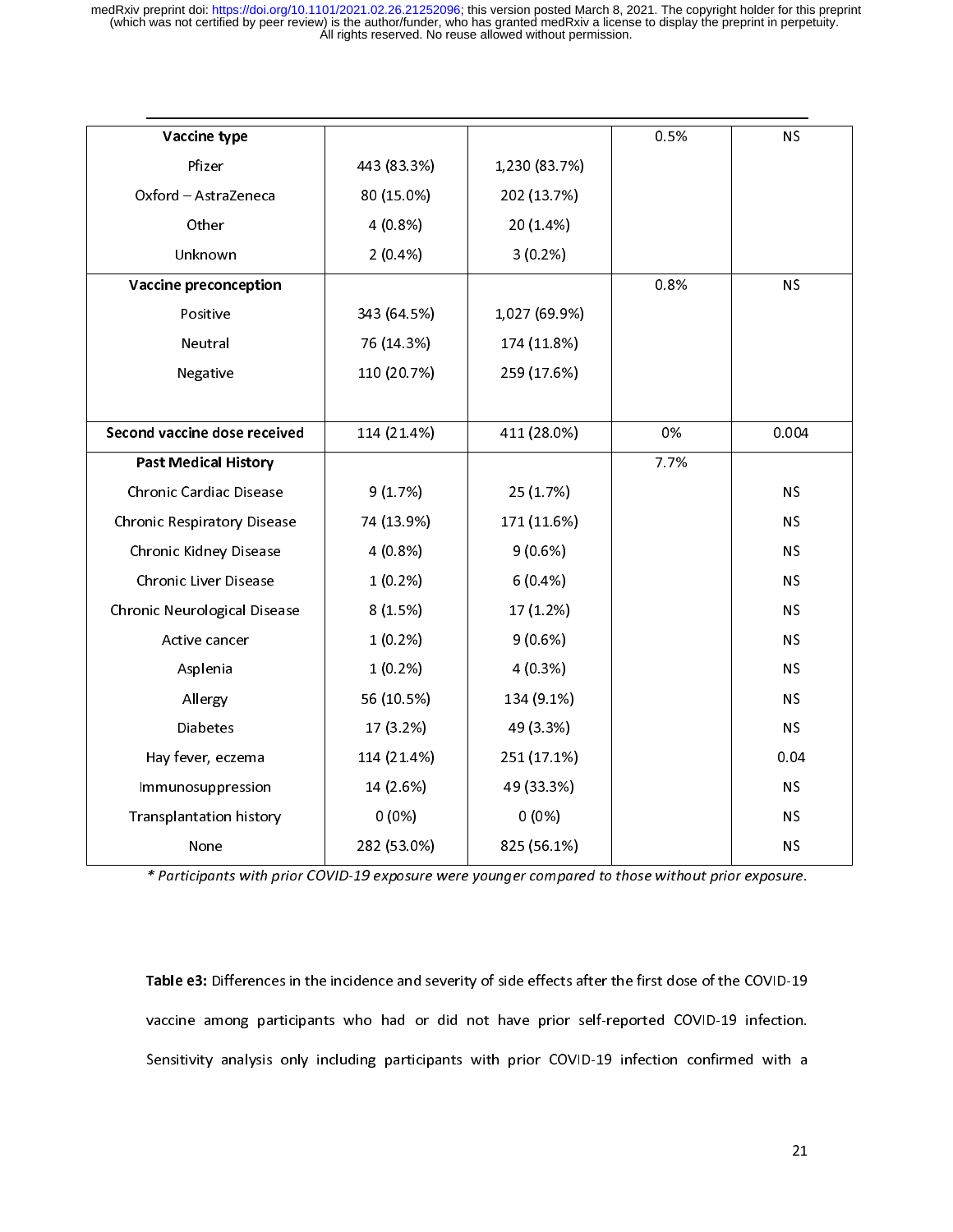| Side effect                 | Incidence of side<br>effects: Risk ratio<br>$[95%$ CI] | Incidence of side<br>effects: Multivariate<br>logistic regression,<br>coefficient (p-value) | Severity of side<br>effects: Univariate<br>cummulative risk<br>models (p-value) | Severity of side<br>effects: Multivariate<br>cummulative risk<br>models (p-value) |
|-----------------------------|--------------------------------------------------------|---------------------------------------------------------------------------------------------|---------------------------------------------------------------------------------|-----------------------------------------------------------------------------------|
| Any side effect             | $1.09$ [1.05 $1.12$ ]                                  | 0.581(0.015)                                                                                | < 0.001                                                                         | 0.004                                                                             |
| Localized reaction          | $1.11$ [1.06-1.16]                                     | 0.411(0.019)                                                                                | 0.002                                                                           | <b>NS</b>                                                                         |
| Fever                       | $2.45$ [2.01-3]                                        | $0.902$ (< $0.001$ )                                                                        | <b>NS</b>                                                                       | <b>NS</b>                                                                         |
| Flu-like illness            | 1.92 [1.61-2.29]                                       | $0.691$ (<0.001)                                                                            | <b>NS</b>                                                                       | <b>NS</b>                                                                         |
| Shortness of breath         | 2.06 [1.22-3.49]                                       | 0.564(0.043)                                                                                | <b>NS</b>                                                                       | <b>NS</b>                                                                         |
| Skin rash                   | 1.38 [0.7-2.71]                                        | <b>NS</b>                                                                                   | <b>NS</b>                                                                       | <b>NS</b>                                                                         |
| Tingling                    | 1.22 [0.75-1.98]                                       | <b>NS</b>                                                                                   | <b>NS</b>                                                                       | <b>NS</b>                                                                         |
| Swelling                    | $0.73$ [0.16-3.28]                                     | <b>NS</b>                                                                                   | NS.                                                                             | ΝS                                                                                |
| <b>Generalized Swelling</b> | 1.72 [0.8-3.73]                                        | <b>NS</b>                                                                                   | NS.                                                                             | ΝS                                                                                |
| Anaphylaxis                 | $0.8$ [0.09-6.85]                                      | <b>NS</b>                                                                                   | <b>NS</b>                                                                       | <b>NS</b>                                                                         |
| Fatigue or Tiredness        | 1.39 [1.24 1.56]                                       | $0.459$ (< $0.001$ )                                                                        | < 0.001                                                                         | 0.002                                                                             |
| Other                       | 1.45 [1.12-1.87]                                       | 0.288(0.069)                                                                                | <b>NS</b>                                                                       | <b>NS</b>                                                                         |
|                             |                                                        |                                                                                             | Worse outcomes associated with prior COVID-19 infection                         |                                                                                   |

Worse outcomes associated with prior COVID-19 infect<br>
Under the United States of the States of the States of the States of the States of the States of the States of the States of the States of the States of the States of t

 $\frac{1}{2}$  and the contract with prior COVID-19 infection with prior COVID-19 infection with prior  $\frac{1}{2}$  in  $\frac{1}{2}$  in  $\frac{1}{2}$  in  $\frac{1}{2}$  in  $\frac{1}{2}$  in  $\frac{1}{2}$  in  $\frac{1}{2}$  in  $\frac{1}{2}$  in  $\frac{1}{2}$  in  $\frac{1}{$  $\frac{1}{2}$  $\frac{1}{2}$ 

| Side effect         | Incidence of side<br>effects: Risk ratio<br>[95% CI] | Incidence of side<br>effects: Multivariate<br>logistic regression,<br>coefficient (p-value) | Severity of side<br>effects: Univariate<br>cummulative risk<br>models (p-value) | Severity of side<br>effects: Multivariate<br>cummulative risk<br>models (p-value) |
|---------------------|------------------------------------------------------|---------------------------------------------------------------------------------------------|---------------------------------------------------------------------------------|-----------------------------------------------------------------------------------|
| Any side effect     | 1.05 [0.99-1.11]                                     | <b>NS</b>                                                                                   | <b>NS</b>                                                                       | <b>NS</b>                                                                         |
| Localized reaction  | 1.04 [0.97-1.12]                                     | <b>NS</b>                                                                                   | <b>NS</b>                                                                       | <b>NS</b>                                                                         |
| Fever               | $0.62$ [0.48-0.79]                                   | $-0.546(0.003)$                                                                             | <b>NS</b>                                                                       | <b>NS</b>                                                                         |
| Flu-like illness    | $0.78$ [0.62-0.97]                                   | <b>NS</b>                                                                                   | <b>NS</b>                                                                       | <b>NS</b>                                                                         |
| Shortness of breath | 1.16 [0.54-2.5]                                      | <b>NS</b>                                                                                   | <b>NS</b>                                                                       | <b>NS</b>                                                                         |
| Skin rash           | $0.7$ [0.32-1.56]                                    | <b>NS</b>                                                                                   | <b>NS</b>                                                                       | <b>NS</b>                                                                         |
| Tingling            | 1.69 [0.79-3.61]                                     | <b>NS</b>                                                                                   | <b>NS</b>                                                                       | <b>NS</b>                                                                         |
|                     |                                                      |                                                                                             |                                                                                 | 22                                                                                |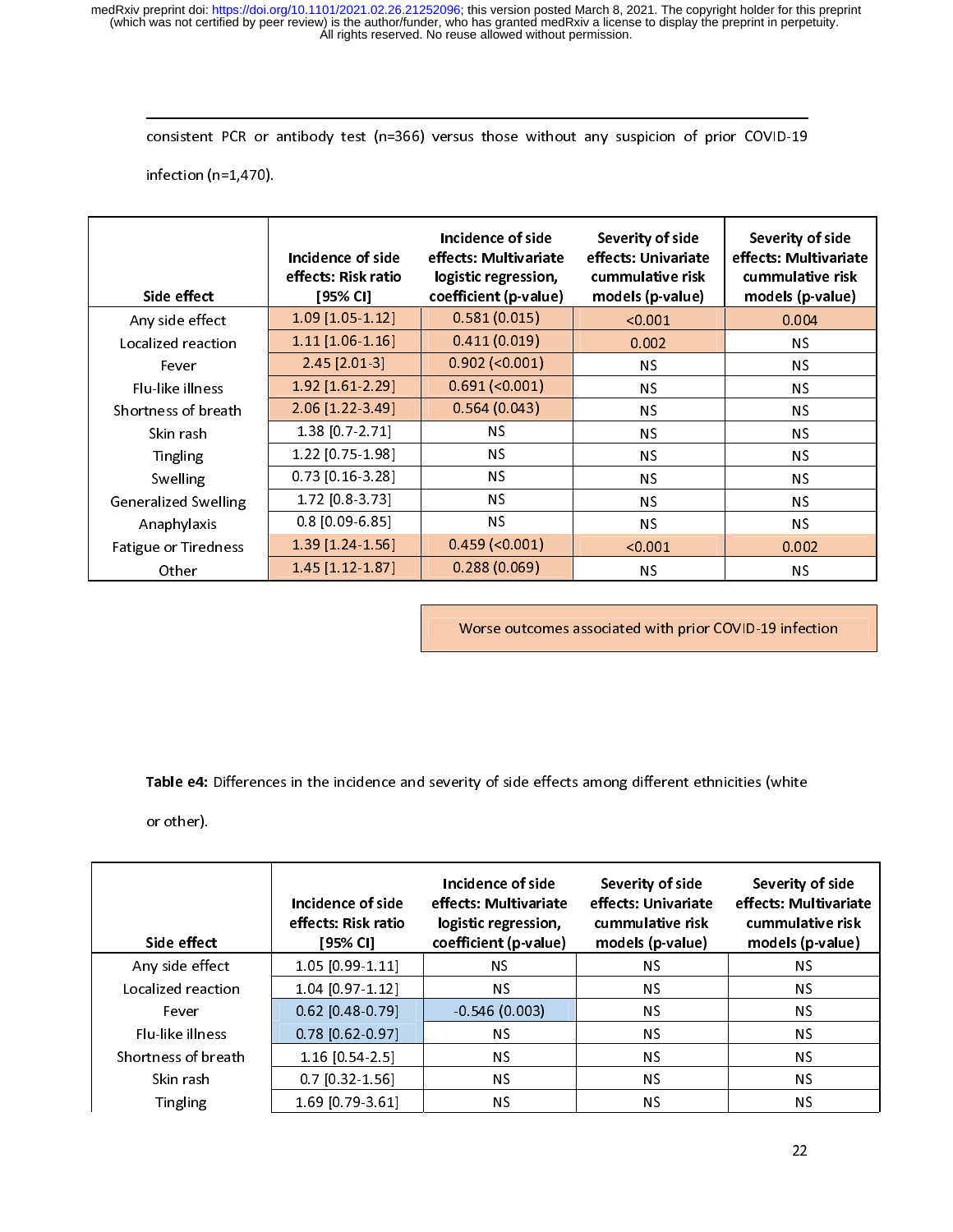| Swelling                    | $0.86$ [0.2-3.81]      | NS.          | NS.                                 | NS.       |  |
|-----------------------------|------------------------|--------------|-------------------------------------|-----------|--|
| <b>Generalized Swelling</b> | $0.64$ $[0.27 - 1.53]$ | NS.          | ΝS                                  | <b>NS</b> |  |
| Anaphylaxis                 | $0.66$ [0.08-5.67]     | NS.          | NS.                                 | <b>NS</b> |  |
| Fatigue or Tiredness        | 0.88 [0.76-1.02]       | <b>NS</b>    | <b>NS</b>                           | <b>NS</b> |  |
| Other                       | 1.38 [0.94-2.03]       | 0.446(0.049) | NS.                                 | <b>NS</b> |  |
|                             |                        |              |                                     |           |  |
|                             |                        |              |                                     |           |  |
|                             |                        |              | Worse outcomes: Non-white ethnicity |           |  |
|                             |                        |              |                                     |           |  |
|                             |                        |              | Worse outcomes: White ethnicity     |           |  |

Other 1.38 [0.94-2.03] 0.446 (0.049) NS NS<br>Worse outcomes: Non-white ethnicity<br>Worse outcomes: White ethnicity Vorse outcomes: Non-white ethnicity<br>Worse outcomes: White ethnicity<br>Worse outcomes: White ethnicity Worse outcomes: Non-white ethnicity<br>
Worse outcomes: White ethnicity<br>
Table e5: Differences in the incidence and severity of side effects among people with different

Worse of the effects among people with different of the whole who were keen to receive the v ן<br>|<br>| Table est. Differences in the incidence and severity of side effects among people with different<br>preconception toward the vaccine prior to vaccination, those who were keen to receive the vaccine<br>versus those who were conce

| Side effect                 | Incidence of side<br>effects: Risk ratio<br>[95% CI] | Incidence of side<br>effects: Multivariate<br>logistic regression,<br>coefficient (p-value) | Severity of side<br>effects: Univariate<br>cummulative risk<br>models (p-value) | Severity of side<br>effects: Multivariate<br>cummulative risk<br>models (p-value) |
|-----------------------------|------------------------------------------------------|---------------------------------------------------------------------------------------------|---------------------------------------------------------------------------------|-----------------------------------------------------------------------------------|
| Any side effect             | 1.01 [0.97-1.06]                                     | <b>NS</b>                                                                                   | < 0.001                                                                         | 0.025                                                                             |
| Localized reaction          | $0.99$ [0.93-1.05]                                   | <b>NS</b>                                                                                   | 0.002                                                                           | <b>NS</b>                                                                         |
| Fever                       | 1.19 [0.93-1.53]                                     | <b>NS</b>                                                                                   | 0.009                                                                           | NS.                                                                               |
| Flu-like illness            | 1.07 [0.86-1.34]                                     | <b>NS</b>                                                                                   | < 0.001                                                                         | <b>NS</b>                                                                         |
| Shortness of breath         | 1.73 [1.00-2.98]                                     | $-0.085(0.03)$                                                                              | <b>NS</b>                                                                       | <b>NS</b>                                                                         |
| Skin rash                   | 1.25 [0.59-2.65]                                     | <b>NS</b>                                                                                   | <b>NS</b>                                                                       | <b>NS</b>                                                                         |
| Tingling                    | 2.23 [1.45 3.42]                                     | $-0.114(0.001)$                                                                             | <b>NS</b>                                                                       | <b>NS</b>                                                                         |
| Swelling                    | $0.4$ $[0.05, 3.03]$                                 | <b>NS</b>                                                                                   | <b>NS</b>                                                                       | <b>NS</b>                                                                         |
| <b>Generalized Swelling</b> | $0.72$ $[0.26 - 2.04]$                               | <b>NS</b>                                                                                   | <b>NS</b>                                                                       | <b>NS</b>                                                                         |
| Anaphylaxis                 | <b>NA</b>                                            | <b>NS</b>                                                                                   | <b>NS</b>                                                                       | <b>NS</b>                                                                         |
| Fatigue or Tiredness        | 1.17 [1.03-1.34]                                     | <b>NS</b>                                                                                   | 0.009                                                                           | <b>NS</b>                                                                         |
| Other                       | 1.26 [0.96-1.66]                                     | $-0.043(0.045)$                                                                             | <b>NS</b>                                                                       | <b>NS</b>                                                                         |
|                             |                                                      |                                                                                             | Worse outcomes: Concerned                                                       |                                                                                   |

Worse outcomes: Concerned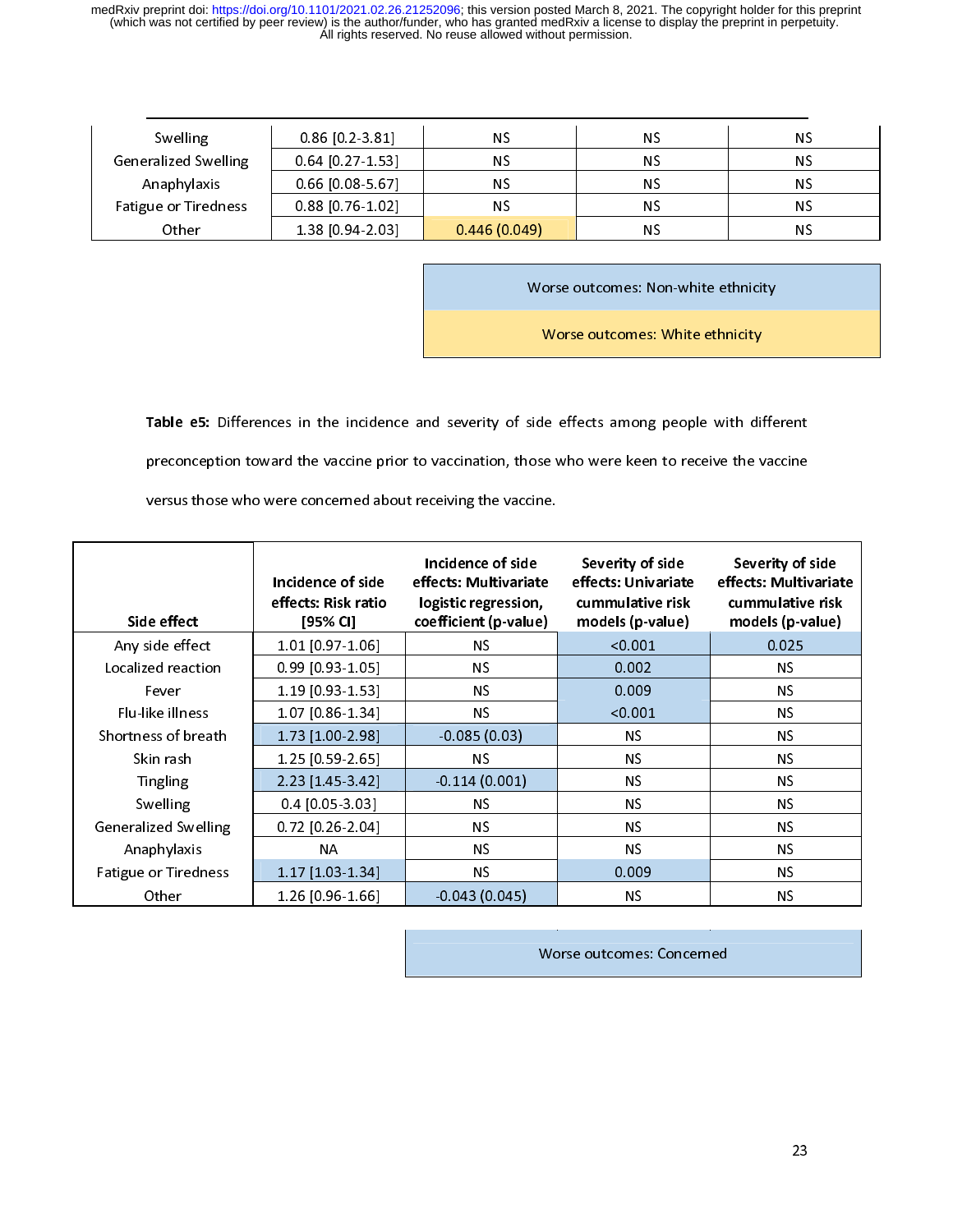

Figure e2: Age of the participants, stratified by the type of vaccine they received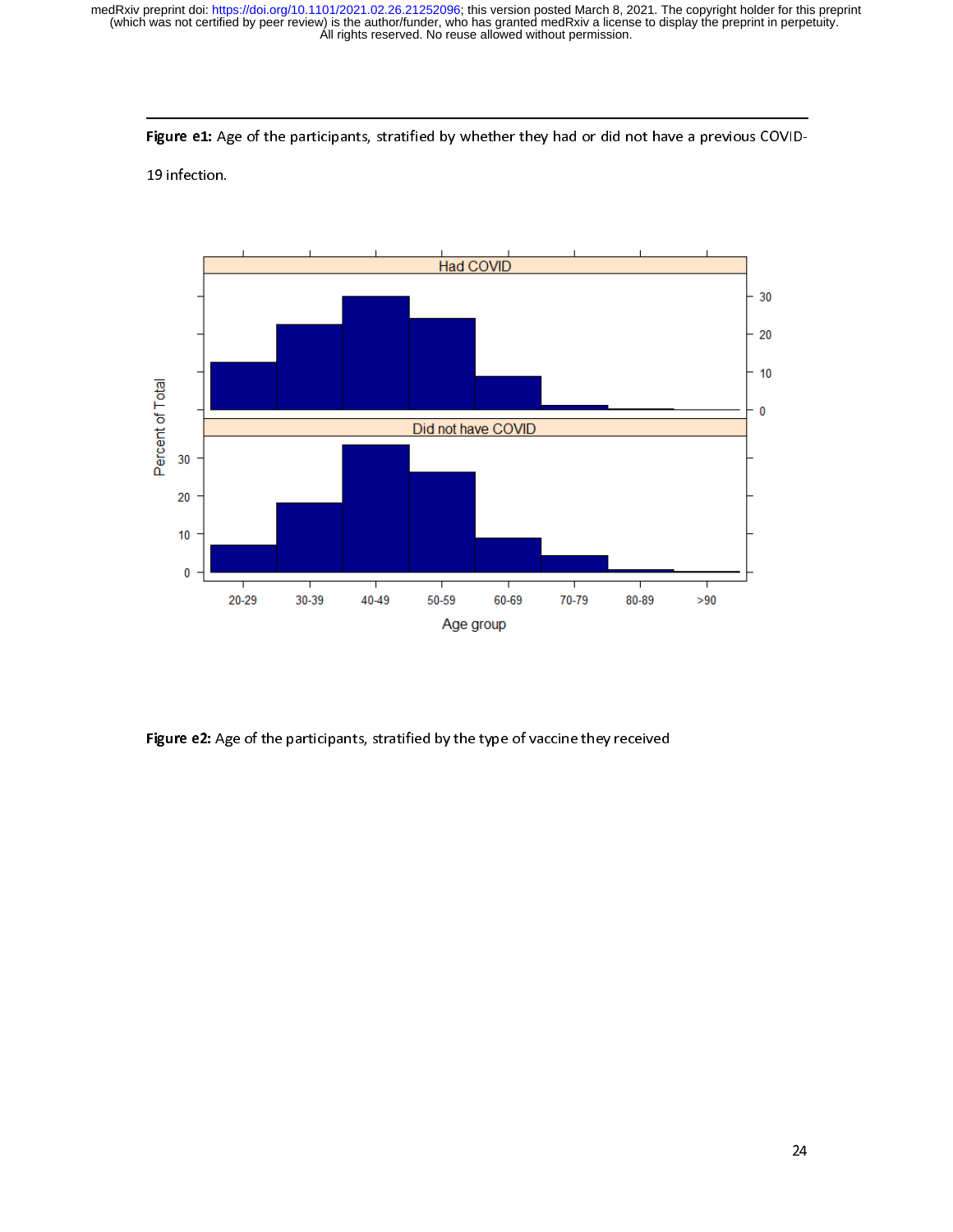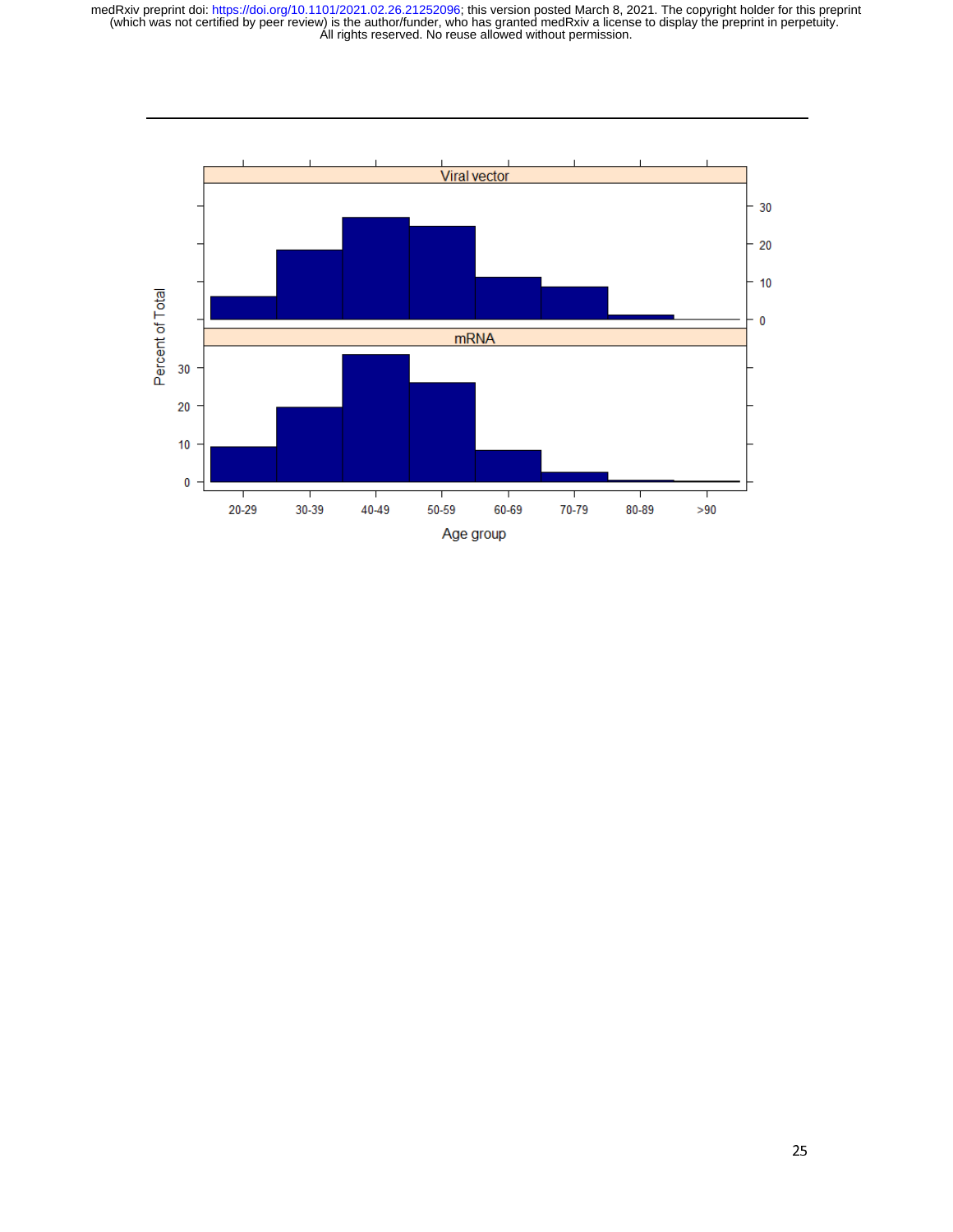